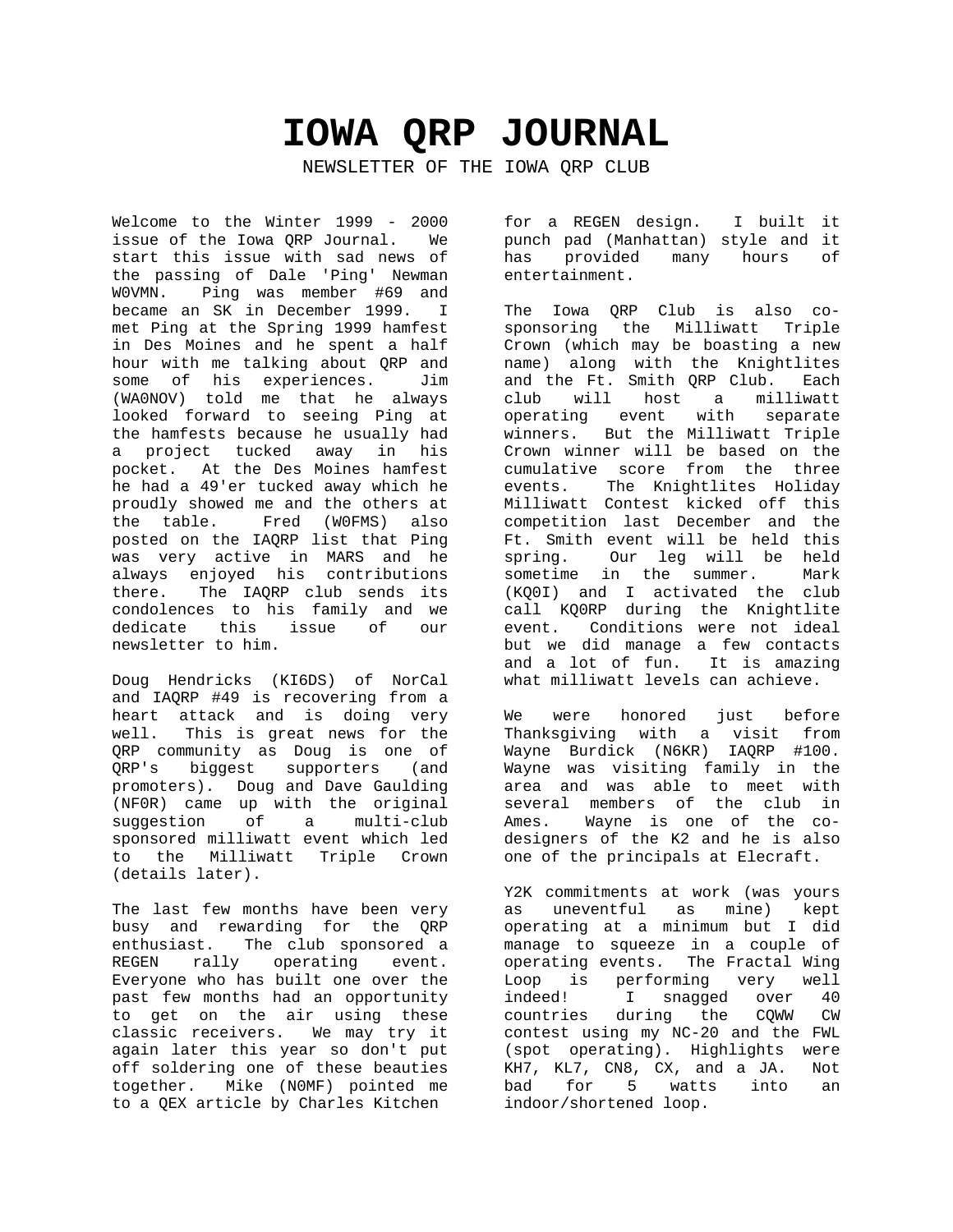The club is considering putting together several kits for sale to members. There have been several great projects in previous issues of this newsletter. Let me know your thoughts and if there is enough interest then we will proceed.

As you know last year we had a theme of 'planting the seeds of QRP'. This year I would like to continue this idea but direct it towards attracting youth into the hobby as well as encouraging them to experience the joy of building (and QRP naturally). There have been related threads on QRP-L as well as many comments from our membership.

Last fall I requested information about any middle or high school ham clubs. We have been working with Fred Haberer (N0VXY) trustee of the Waco school club Station KB0SAL. IAQRP donated St. Louis Audio Amp kits to all the members. Boards for the kits were donated by Dave Gaulding (NF0R) and the St. Louis QRP Society. Jeff Woods (W0ODS) and I donated all of the board mounted parts.



**Members of the Waco School Ham Club displaying their St. Louis Audio Amp projects (in progess).**

My goal is to get a simple receiver design that can be kitted and donated to clubs (like the Waco school club), young hams who have an interest (but not experience in building), and children who have an interest in the hobby. With your help we can accomplish this but to start we need a design. If you are interested in helping a kid get started in ham radio or building please let me know. The club is blessed with a wide pool of talent so I can't wait to see some of your designs. After a design is selected then we will need sources for parts and Elmers to help with construction of the projects. Larry (WB0RMT) already has a head start with his Altoids Xcvr project which he discusses elsewhere in this issue.

As many of you know by now the FCC has announced it's long awaited restructuring plan. The number of license classes will shrink down to three. The only CW requirement will be 5 WPM. I have heard pro and con arguments but will wait to see what the real impact (if any) will be to the hobby.

Let's hope the winter stays mild but don't let the warm weather keep you away from the soldering iron. The building contest judging will be in February and the contest eligibility period was extended to the day of the judging. So any project completed after the January 1999 judging but before the February 2000 judging will be eligible for entry. The judging will be held at the upcoming February meeting in Sioux City. I hope to see you there!

72, de John NU0V burnleyia@home.com

#### \*\*\*\*\*\*\*\*\*\*\*\*\*\*\*\*\*\*\*\*\*\*\*\*\*\*\*\*\*\*\*\*

# **Member Profile** By Mabel Huldeen N0EUM

Amateur radio has been a constant in the lives of my husband and I since 1980 (when we attended Novice classes in Sioux City, Iowa). We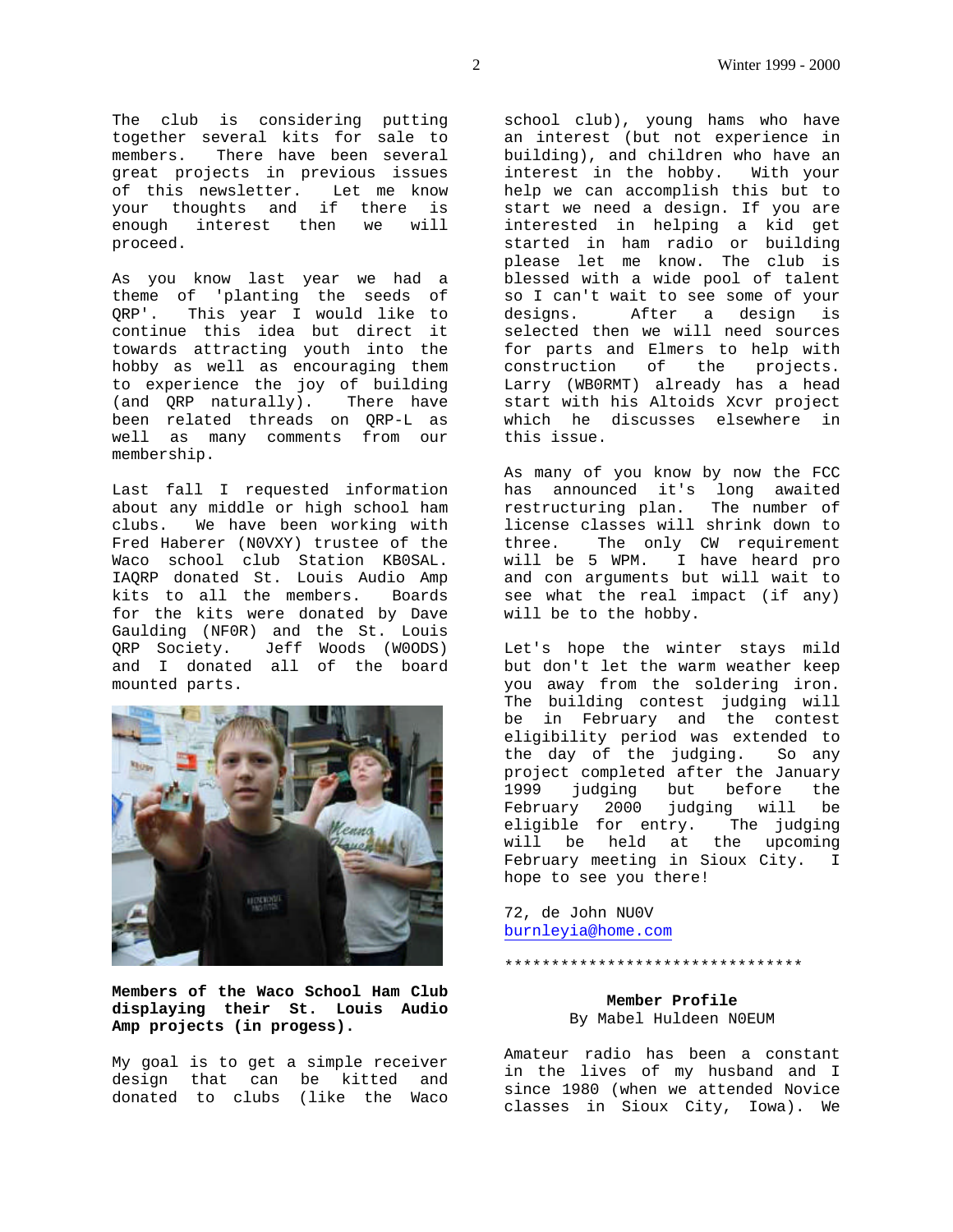tried to learn with a book from the library about 10 years before that, but gave up. Local hams in the Siouxland Amateur Radio Association are so helpful to new members, and we soon progressed to General after a trip to Minneapolis for the test. Our youngest son went with us and got his Tech plus license. He communicated with us in code while he attended the University of Iowa by using a fine wire antenna attached to a tree near his window; fine so that the landlord wouldn't notice it. We have 2 sons and a daughter who are grown and gone. We are retired instrumental music teachers who met while attending Morningside College here, and never dreamed we would move back to Sioux City someday. One of our local repeaters is installed in the Science bldg. at Morningside College, so we still have college ties! We spent happy years teaching students grades 5-12 in Band in IA. I still play clarinet in a local community band, the Siouxland All-America Band of 65 adult members; and do piano accompanying for students for recitals at Morningside College.

For 3 years, I helped Jerry manage the slow code portion of the 3900 Club Sunday morning net. I am also a member of the ARRL, IA QRP, and serve as secretary for the<br>Siouxland Amateur Radio Siouxland Amateur Association. For the Hamboree XXII next June here at South Sioux City, NE, I will serve as treasurer. Jerry and I have taught code to Novices and any hams who wished to progress to 13 wpm or 20 wpm, which will no longer be a requirement as of Dec. 30, 1999.

My interest in ham radio lies in making contacts and being of service to help, but I have not been actively doing it enough. Hope to pass the test for Extra before April 15 as my Advanced license does not exist as of Dec. 30, 1999, either. Low power and code is joy, and to be able to serve in an emergency or disaster is a privilege. That's all from here for now.

72, de Mabel N0EUM

#### \*\*\*\*\*\*\*\*\*\*\*\*\*\*\*\*\*\*\*\*\*\*\*\*\*\*\*\*\*\*\*\*

# **Classic QRP Transmitter TT2** By Walt Holling N9MZP

Being new to HF radio and CW and having just received my General Class License in September 99, I decided to get involved with QRP radio operations.

Background: I received my Tech + license in April 99 and wanted to continue practicing CW. Code tapes and W1AW code practice were good learning tools for CW, but I wanted to start trying on-the-air QSO's for additional practice--in my opinion, much more exciting and challenging than tapes.

My first HF rig was a Mark II XCRV to which I added the Freq Mite. This was my first venture into HF radio, CW operating, and QRP operation all at the same time. I put this rig on the air in July 99 and quickly learned that copying 100% from a code tape at 5 wpm is quite different from on-the-air copying. From July to September, I worked with this rig whenever I had a free moment in the 40-meter novice band. Then in September, I passed the 13-wpm test on my first attempt and received my general class license.

My confidence in CW was increasing and I wanted to try a CW contest. I had been following the details of the zombie shuffle on the QRP-L postings and also read about the Black Cat special event on 30-31 October sponsored by the ARRL which featured WIAW operating the Tuna Tin 2 on the air.

After researching the history of the TT2, I thought this would make a great project. Doug DeMaw, W1FB,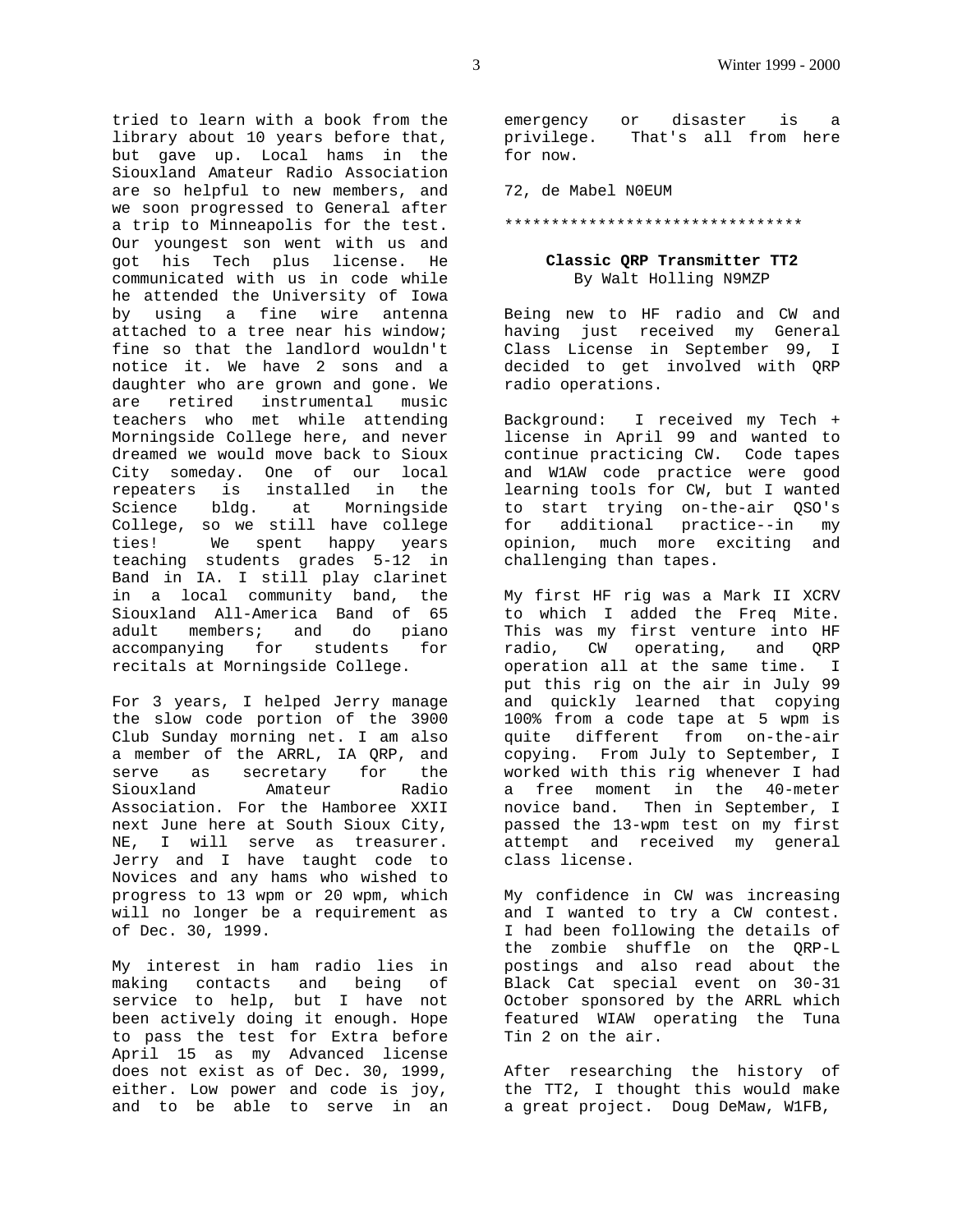

#### **Fig 1: Original TT2**

originally designed the Tuna Tin 2 in 1976 from locally obtainable components. The original TT2 design appeared in QST and has been built by hundreds (maybe thousands) of QRPers because of its design simplicity. W1FB was one of the founding fathers of QRP building and design, and I have several of his books on radio project design. The TT2 is a two-transistor crystal controlled 40-meter milliwatt transmitter built in a tuna fish can and has truly achieved QRP classic status. Having a free weekend before Halloween, I thought it would be exciting to construct the TT2 and bring its design back to life amongst the zombies on the Halloween weekend contest.

Design Goals: My first goal was to build a classic QRP transmitter for my QRP collection. Another goal of this project was to build with only readily available parts, preferably parts already in my shop, thereby keeping with the original theme of the TT2's simplity.

Construction: A web search of the TT2 led me to an updated version of the W1FB TT2 by Dave Meachan,

W6EMD, at the following website: http://www.fix.net/~jparker/norcal/ tunatin2/tunatin.htm This site also details constructing a circuit board layout and gives a parts list. Far Radio also sells a circuit board for this project.

The metal chassis of the original TT2, as its name implies, was constructed from a round tuna can. However, not having a tuna can available and not wanting to run to the store, feed the tuna to the cat and then clean the can, I looked for other alternatives within my workshop. I remembered someone giving me a box of round metal film cans to use as storage containers. These containers are approximately 4 inches in diameter and would work perfectly for this project. The film container diameter is slightly larger than the tuna tin cans and the commercially available circuit boards for the TT2.

The next step was getting a board to lay out the components. Since Halloween weekend was only one week away when I started this project, I didn't have time to order a commercially constructed TT2 circuit board. A perf-board would have worked, but I didn't like that appearance for this project. Again, another search of my Again, another search of my<br>workshop turned up an old plastic AM broadcast radio that was in the trash. I removed the chassis and cut a 4-inch-diameter circle from the top of the case. I used a bandsaw for the initial cutting, and then touched up the edges with a disk sander and hand filed/sanded the edge for a better finish.

I used the layout drawing from the website to drill the holes in the plastic board. I adjusted the size of the layout in a computer graphics editor to enlarge the drawing to fit the film container. A printout of the drawing can be checked against the enclosure to ensure that the drawing is the proper size, then adjust the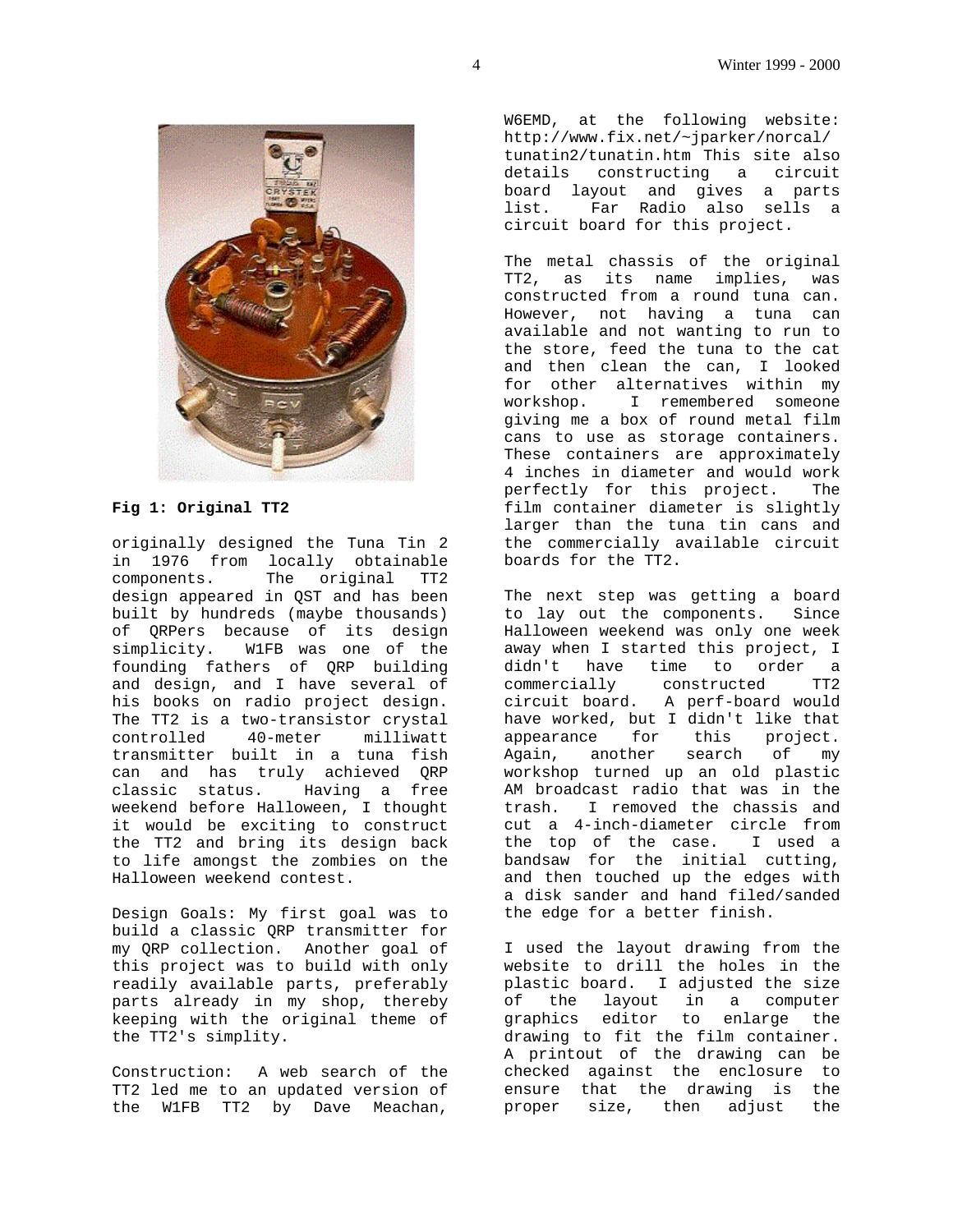drawing until the size matches. The printout now became the drilling template for the plastic board. All the components were placed on the boards via the layout drawing, without trimming their leads. Next, all that was required was bending each of the component leads over to the next component based on the schematic diagram. These leads then formed the connections in similar design, as would the printed circuit traces of the PCB.



**Fig 2: Inside Wiring of TT2**

I decided to utilize an FT-243 crystal holder like the original design. The only crystal I had in my shop at this time was a 7.110 MHz crystal in an HC-49U Case. Having several blank FT-243 holders, I milled out the inside of the FT-243 holder to allow placing the HC-49U crystal inside. Once I had connected all the components on the plastic board, the metal chassis needed to be constructed. I opted to mount the power and antenna connectors on the back of the metal container and the antenna switch on the front, as did W6EMD. Also, I added an additional phono jack on the back for a receiving mute connection. By changing the SPDT antenna switch to a DPDT, you can accommodate the muting circuit. The updated design for the TT2 by Dave Meacham, W6EMD, provides for substituting the choke coils with T37-6 and FT37-43 cores. The last step is to mount the plastic component board to the chassis with stand offs. Once everything is assembled, the transmitter is ready for testing.

Testing: I connected the TT2 to a dummy load and power to the antenna jack meter for testing. Then I added the power and straight key. The TT2 came to life on the first power up and was transmitting just over 300 milliwatts. The wave shape on the oscilloscope showed a very clean sine wave.

Special Note: I must mention one item of caution. Since the complete power supply voltage goes through the key connections, I recommend using the relay output or adding a relay to key this transmitter if using a keyer.

Summary: The only disappointment I had in building the TT2 was that during the zombie contest an SW broadcast station was sitting on top of 7.110 MHz and I was not able to transmit using the TT2 during this contest. I plan to procure additional 40-meter crystals including 7.040 MHz for next year's event. Then next Halloween I will be among the zombies once again for a night of ghostly fun calling CQ Boo from my Tuna Tin 2.

The weekend was not a total disappointment; I was able to work W1AW during the Black Cat special event who was using the TT2 on 20 meters. Also, besides having a lot of QRP fun, I received enough zombies, grand zombies, and Elviis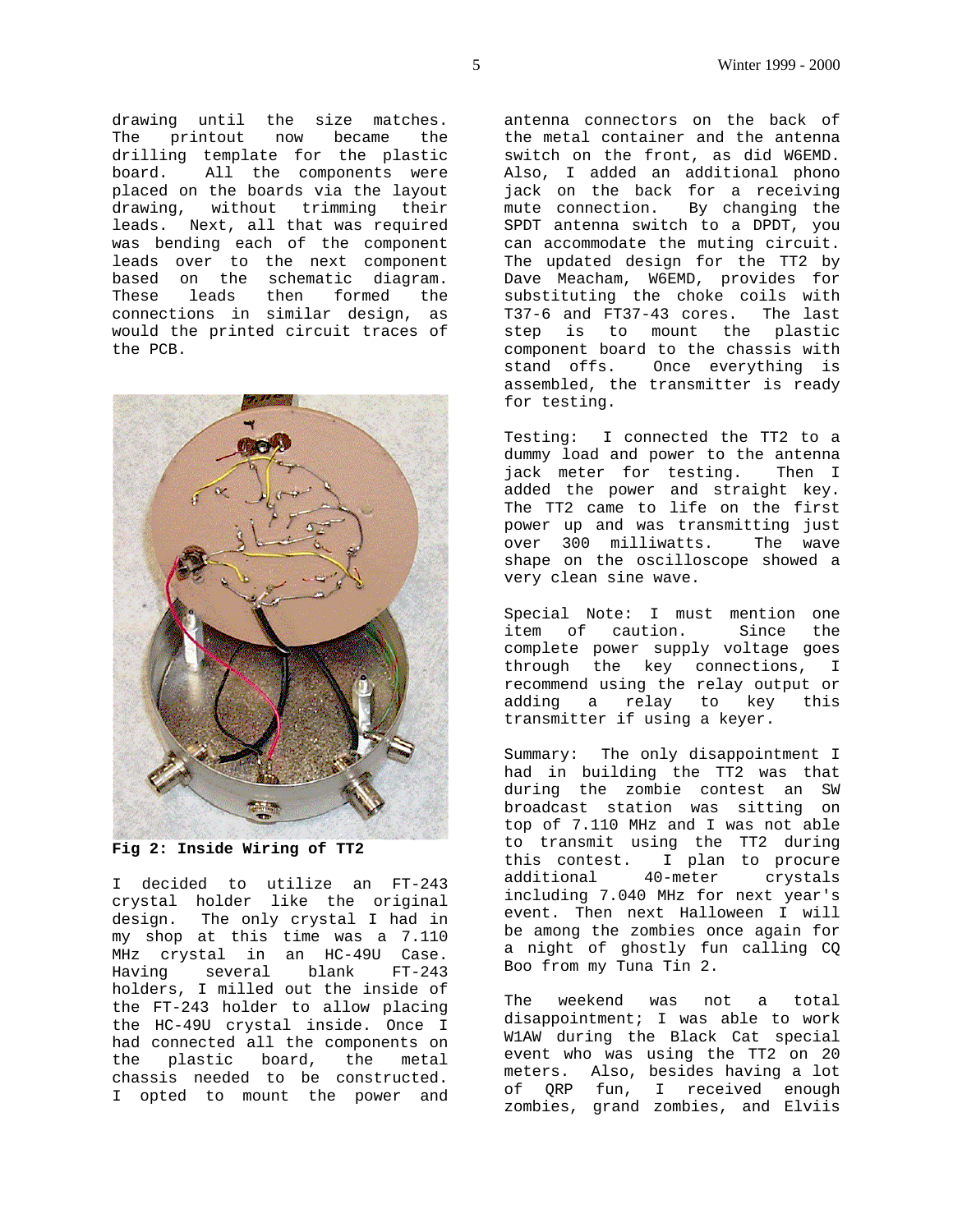to qualify for a zombie certificate and pin.



**Fig 3: Completed TT2**

Summary: The TT2 can be a great homebrewing learning experience. It is also fun to be able to construct a nostalgic and classic transmitter for all QRPers to use. Whether it is built from point-topoint wiring or utilizing a printed circuit board or kit, it is fun to build and use. For additional details on the TT2 kit, contact the NJ QRP Club at their website: www.njqrp.org/tuna/tuna.html . Also a website that features a collection of TT2 photos can be found at http://electronicsusa.com/tunatin2. html .

72, de Walt N9MZP hollingw@geneseo.net

# **MFJ-9420 Travel Radio** by Ray Dennis W0DQ

Back in October, I attended Hamfest Iowa at the Iowa State Fairgrounds and the MFJ Travel Radio caught my eye. The rig comes in a 20 or 40 meter version and runs about 10 watts PEP output SSB. The purist would consider this power slightly out of the QRP range, at least for CW, but for 20 meter SSB purposes, I consider it QRP. A CW adapter is also offered, which I purchased along with the 20 meter version of the rig at the hamfest from Steve Zahos, of Amateur Accessories, Kansas City.

I purchased the rig for portable operation, but couldn't wait to put it on the air at my home station. I plugged it into my 12 volt gel cell pack, hooked it up to the beam and was immediately working a station in California. I proceeded to work a half dozen stations in the first sitting and DX in Europe and Africa during the next few days. Two common comments were "I can't believe that's only 10 watts" and "Your audio is superb." The audio chain has built-in processing (not adjustable) that gives the signal a full, crisp sound. The only operating inconvenience I have encountered is the lack of RIT. I've had stations comment about me shifting frequency, cause by me trying to clarify their signals.

The next weekend I took the rig with me to Wichita, Kansas. For an antenna, I used a random wire strung up to the rain gutter from a deck, tuned with my little home brew L-network and a 16 foot counterpoise for a ground, strung along the floor. I worked several stations on the east coast, Texas and the Rockwell/Collins radio club station in Cedar Rapids. Most of them commented on the excellent audio.

I've since installed the CW module. It is a very easy installation,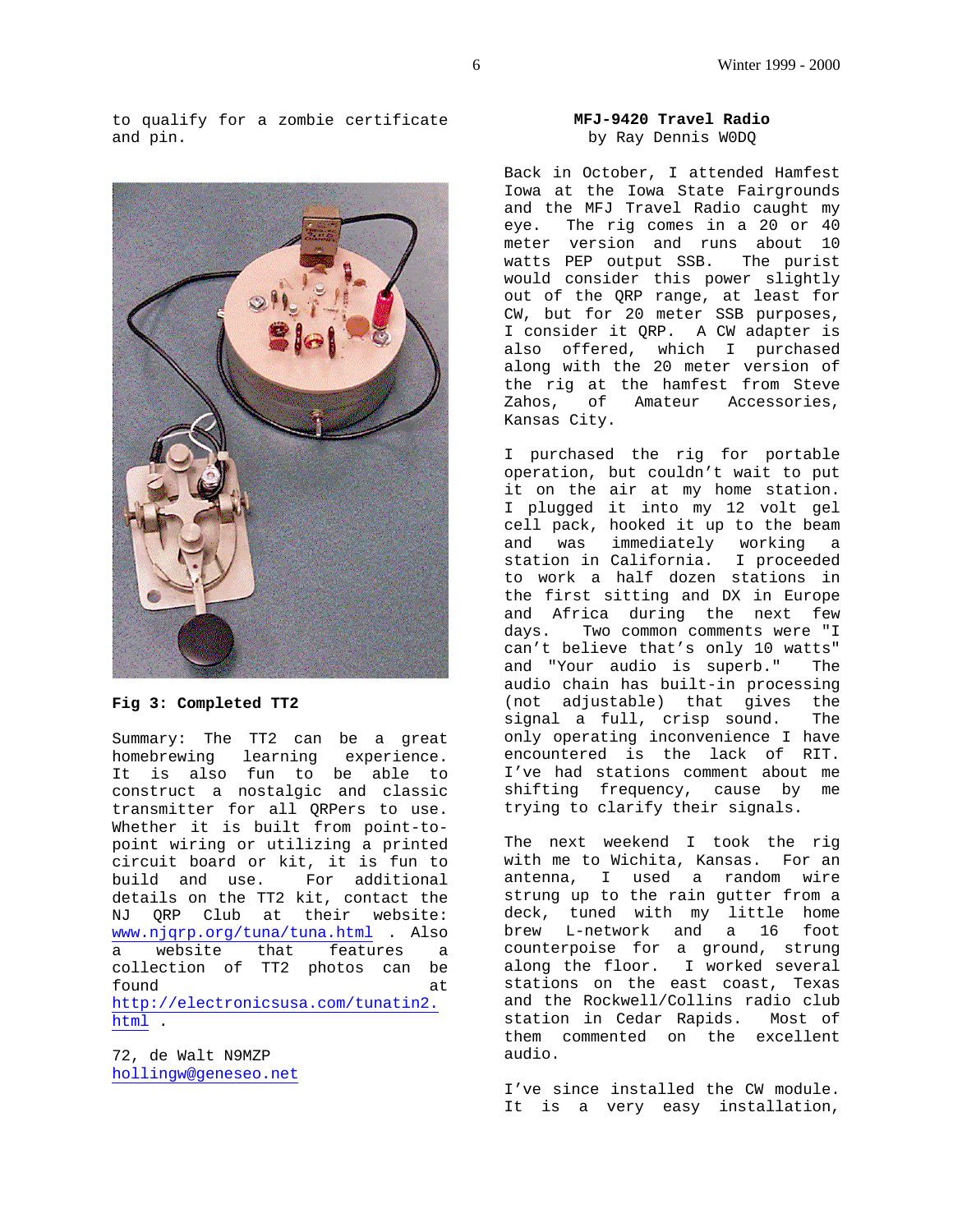requiring no solder, but it's necessary to do some minor alignment of the VFO as the CW module causes some stray capacitance. A minor complaint. When I attempted to remove the cover to install the CW module, I found the screws very tight. One refused to budge. I stripped the Phillips head and ended up drilling it out. This didn't make me very happy! Fortunately, my drilling didn't harm the machine threads on the case and I was able to replace the screw. To date, I've only tried the rig on CW once, but made an instant contact. Switching in the CW adapter changes the mode and shifts the frequency. A CW scale is provided for the analog dial.

A word of caution. Don't leave a microphone plugged in while running CW if the push to talk switch on your mike doesn't kill the audio. If you do that, you may transmit room noise or worse along with your CW. The unit I purchased came with a mike and it works properly.

For a power supply, I am using a "Power Source" unit purchased at Target. It is a neat little gel cell pack. I also tried a laptop computer switching power supply (smaller and lighter weight), and it worked fine while on the beam at home, but during portable operation, I had noise all over the band emanating from the power supply.

All in all, I think it's a great little portable rig. Now, I need to get that Emtech 30 meter kit built that has been sitting here for almost 2 years.

72, de Ray W0DQ Realtor@RayDennis.com

#### \*\*\*\*\*\*\*\*\*\*\*\*\*\*\*\*\*\*\*\*\*\*\*\*\*\*\*\*\*\*\*\*\*\*\*

The Iowa QRP Club celebrates its second anniversary in February 2000.

**Altoids Superhet Tranceiver Update** By Larry Stambaugh WB0RMT



**Photo 1. The Prototype CSS Receiver**

After kicking around ideas for about 6 months a prototype receiver was built using punch pad construction. I called this prototype the CSS (Curiously Strong Superhet). This type of construction did not allow enough room to build the transmitter as well so that it could be a transceiver. However it proves out the design and a circuit board layout is being done so that a transmit mixer, amplifier, low pass filter, and receiver muting can be included. The power output will be only several hundred miliwatts. The prototype used all conventional parts, however if room becomes a problem, surface mount parts will be considered.

The other alternative is to stack boards and I am not fond of that. The superhet receiver has a varactor tuned 11 MHz. vxo with a 4 MHz i.f. frequency. A 10.7 MHz miniture i.f. can as a front end tuned circuit gives the front end a bandpass filter. NE602s are used as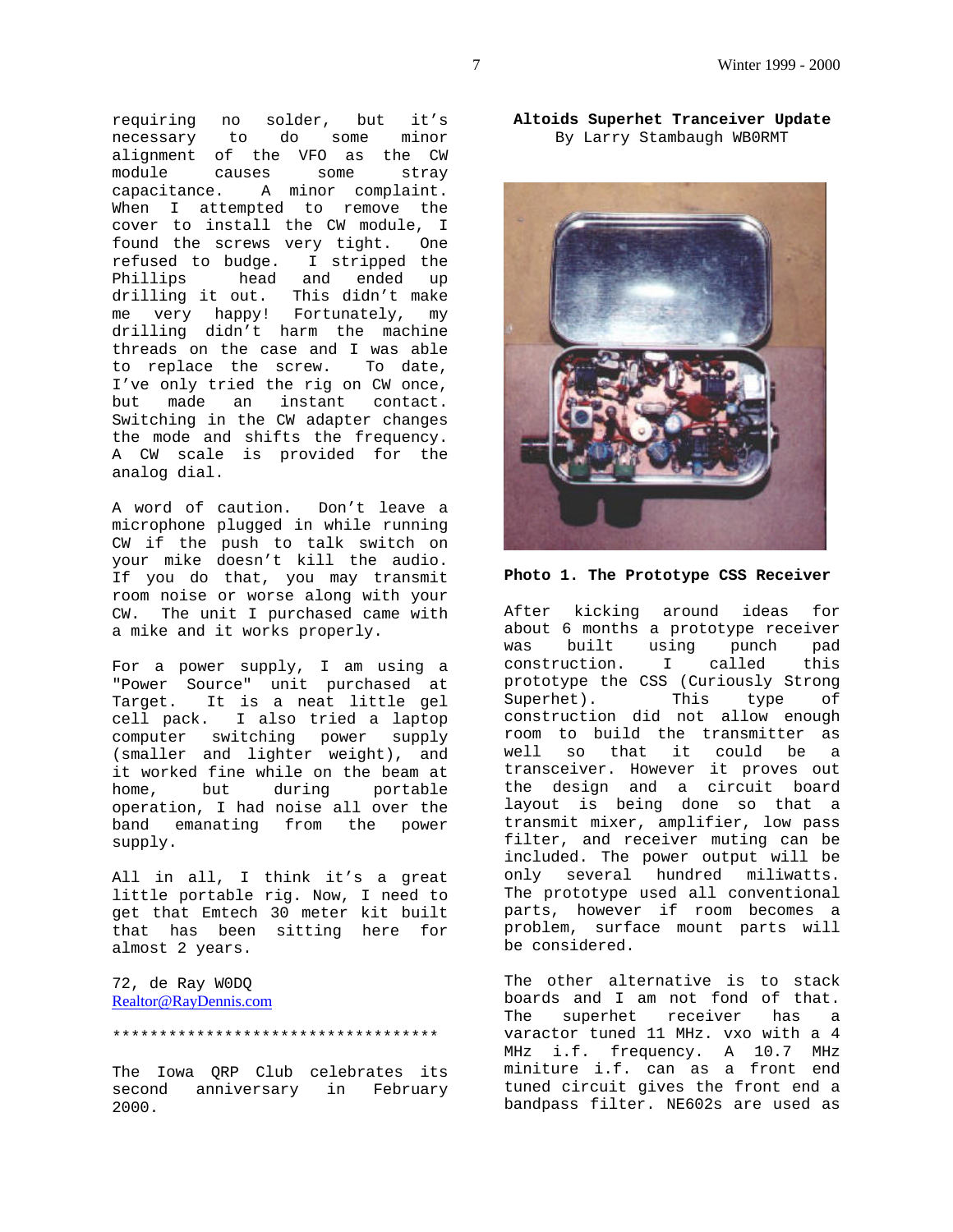a mixer and then as a product detecter. A 3 pole ladder filter is used at the i.f. for selectivity . A LM386 is used in its high gain mode for the audio amplifier with a feedback network to cut high frequency noise down. The design is not anything special or original. The receiver tunes +- about 5 khz from 7.040 and can detect a .2 microvolt signal. Granted that signal is barely there and requires good hearing. Selectivity is good but not great. Very strong signals can be heard very weekly on the oposite side of zero beat. No audio gain control is used just a r.f. gain control. I am hoping that the prototype transceiver will have room for the 9v battery inside the altoids tin. The punch pad receiver does not have the room though. If the prototype transceiver works out there is a possibility of boards and or parts kits being offered sometime in the future. Look for future updates on the subject.

72,de Larry WB0RMT lstamba@attglobal.net

#### \*\*\*\*\*\*\*\*\*\*\*\*\*\*\*\*\*\*\*\*\*\*\*\*\*\*\*\*\*\*\*\*

# **The 1999 CQ WW DX Test, A Learning Experience**

By Peter E. Beedlow, NN9K

After operating in the 1999 CQ WW DX contest (CW) and posting my score to the Iowa QRP reflector I received a number of congratulatory messages. One from John Burnley, NU0V, asked if I would write something for the next newsletter. So here is my response to John's request, it's not so much a chronology of the contest but more the why, the how and the results.

I haven't seriously operated a CQ WW DX contest for several years. In 1996 I operated as LU4FM in the single operator, single band, high power class, thanks to the generosity of the Radio Club de Rosario. They gave me free run of their contest station site located

on the outskirts of Rosario. Since all I had with me was an MFJ 9020, and portable antenna they loaned me a Kenwood TS-850S and Drake L4B. A 5 element 15 meter monobander on a 22 meter tower completed my needs.

That contest was truly an eyeopening experience for me. Even though I had to leave the contest early to catch a flight back to the States, it was a personal best for number of QSO's and if I remember correctly I placed 13th in the world in my class. But worth even more than the satisfaction I got from my score was the knowledge I gained about myself during the contest. I can still remember being totally exhausted, both mentally and physically on Saturday night and Sunday afternoon. Total concentration was required from the first CQ until I turned off the radio. There was always someone to work and usually several stations to sort out, definitely a different situation than operating from home with a tri-bander and 5 or even 100 watts. The mental effort was much more rigorous than I had realized and that alone opened my eyes to my abilities and liabilities.

I was also physically drained. Even though I had used a laptop for logging which would allow me to stand up occasionally, my body was still stiff and sore. I usually don't sleep very well on airplanes but this time on the flight home I did. All in all a tremendous learning experience.

In October 1998 for the SSB portion of the CQ WW contest I had the good fortune to be in China and participate as part of a multioperator, low power effort from BY2HIT. I had first visited the BY2HIT station a few years earlier, in fact I was the first American to visit and operate the station. BY2HIT is a club station at the Harben Institute of Technology and is an organization of students that are very interested in, and excited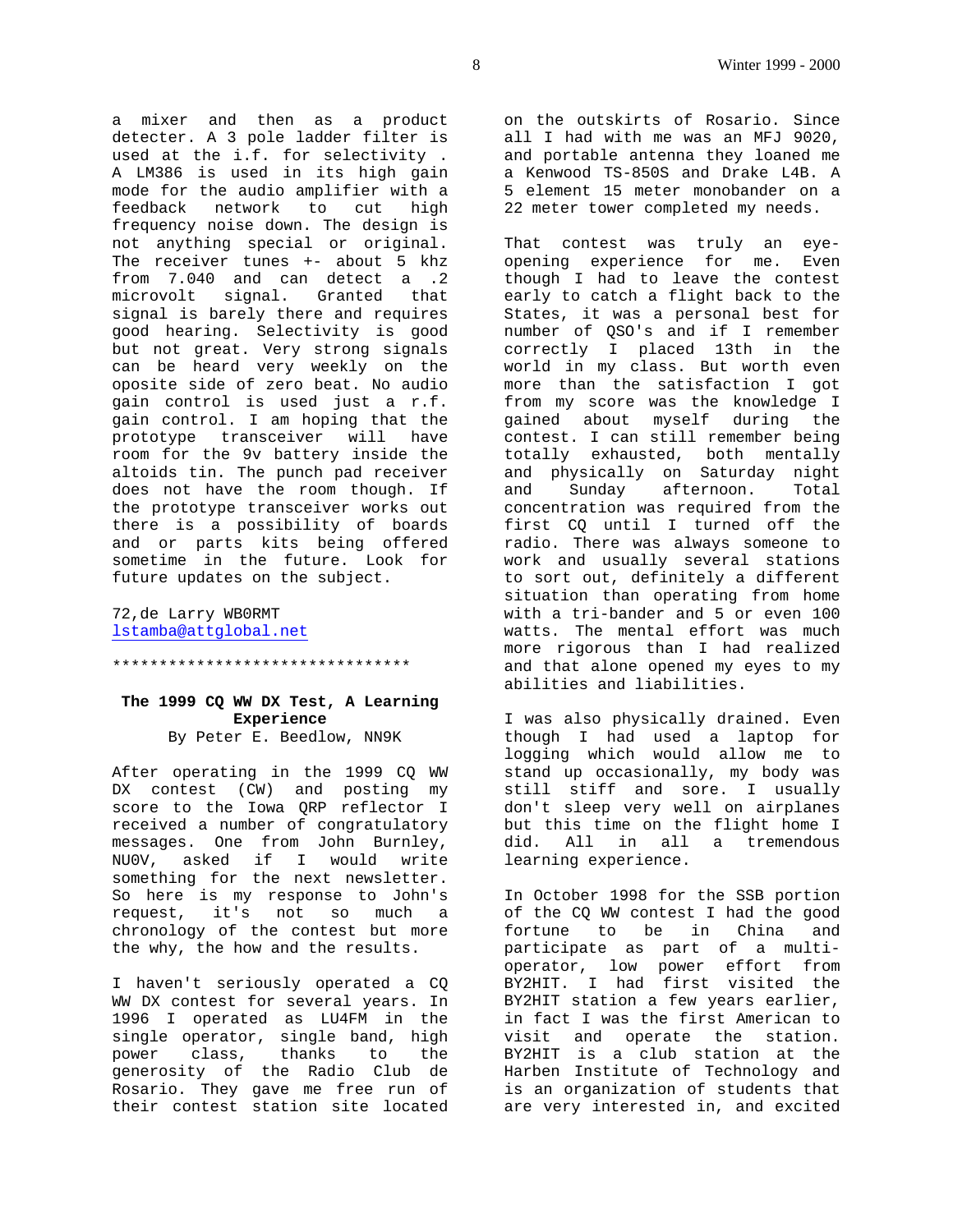about amateur radio and contesting. When I realized I could easily arrange my China itinerary to be in Harben for the contest I contacted the club and asked if I could be part of their effort and of course the answer was "yes".

Operating as part of a multi-op group is obviously not as strenuous as a single-op effort and this contest was even less demanding since BY2HIT only has one transmitter. Although I did spend some time operating, I spent more time mentoring, either with the operator or with a group in a classroom just outside the station area. I don't even remember where BY2HIT placed in 1998, however for me it was a very rewarding experience to be able to watch and listen, coach , and then see the results of my suggestions.

So back to the present--I had several goals in mind for the 1999 CQ WW (CW) contest even though I wasn't planning a really serious effort:

\* I have a relatively new Icom IC-746 that was untested in a CW contest environment. I had used the 746 during the 1999 Field Day but only on 6 meters and it's difficult to find much CW on 6 meters during Field Day to easily evaluate rig performance.

\* I wanted to use the contest to get a feel for what 10 meter propagation might be like for the ARRL 10 Meter contest. It has been several years since I had operated from home in that contest and this year I want to put forth a serious QRP effort.

I also wanted reevaluate my single-op skills. Lately all of my serious contesting efforts have been as part of a club multi-op team and I hadn't done any serious single-op contesting. Have my skills suffered and what was my physical condition?

Those were the goals, but preparation for the contest took a little longer than determining the goals. The operating area had to be rearranged , the latest version of NA had to be downloaded, installed and configured and the 746 interfaced to the computer. The primary antenna would be a Mosley WARC-JR installed at 50 feet on one tower. A second antenna, a vintage 3 element Cushcraft was installed at about 30 feet on a second tower. No standoff, rotor, or anything fancy, just bolt the antenna to the tower pointed at about 150 degrees and run the coax.

 If you are familiar with the older Cushcraft designs you'll remember that staggered spacing was almost unheard of, so the three elements were evenly spaced on the boom. Not an optimum design but I wanted something fixed to the Southeast for all the Caribbean and South American stations that should be active for the contest. The 746 does have two HF coax connectors and a built-in antenna switch so no extra hardware was required for antenna switching, just add a Bird wattmeter and adjust the power output to 4.5 watts and I was set to go.

At 0000 UTC on Friday I started the contest. JA's were all that I was hearing so I worked them until they couldn't hear my QRP signal. On Saturday morning the 10 meter band was filled from 28.0 to 28.2 with signals, mostly Europeans and some big-gun US East coast stations. Search and pounce time was the mode of operation. Occasionally I would find clear spot and call CQ but if I didn't have any response after a few tries it was back to S & P. Conditions were excellent both Saturday and Sunday so the MUF must have stayed above 200 both days. One highlight was being called by a KL7 after I had found a clear spot and was calling CQ. After the difficulties I had years ago in getting a KL7 QRP contact for my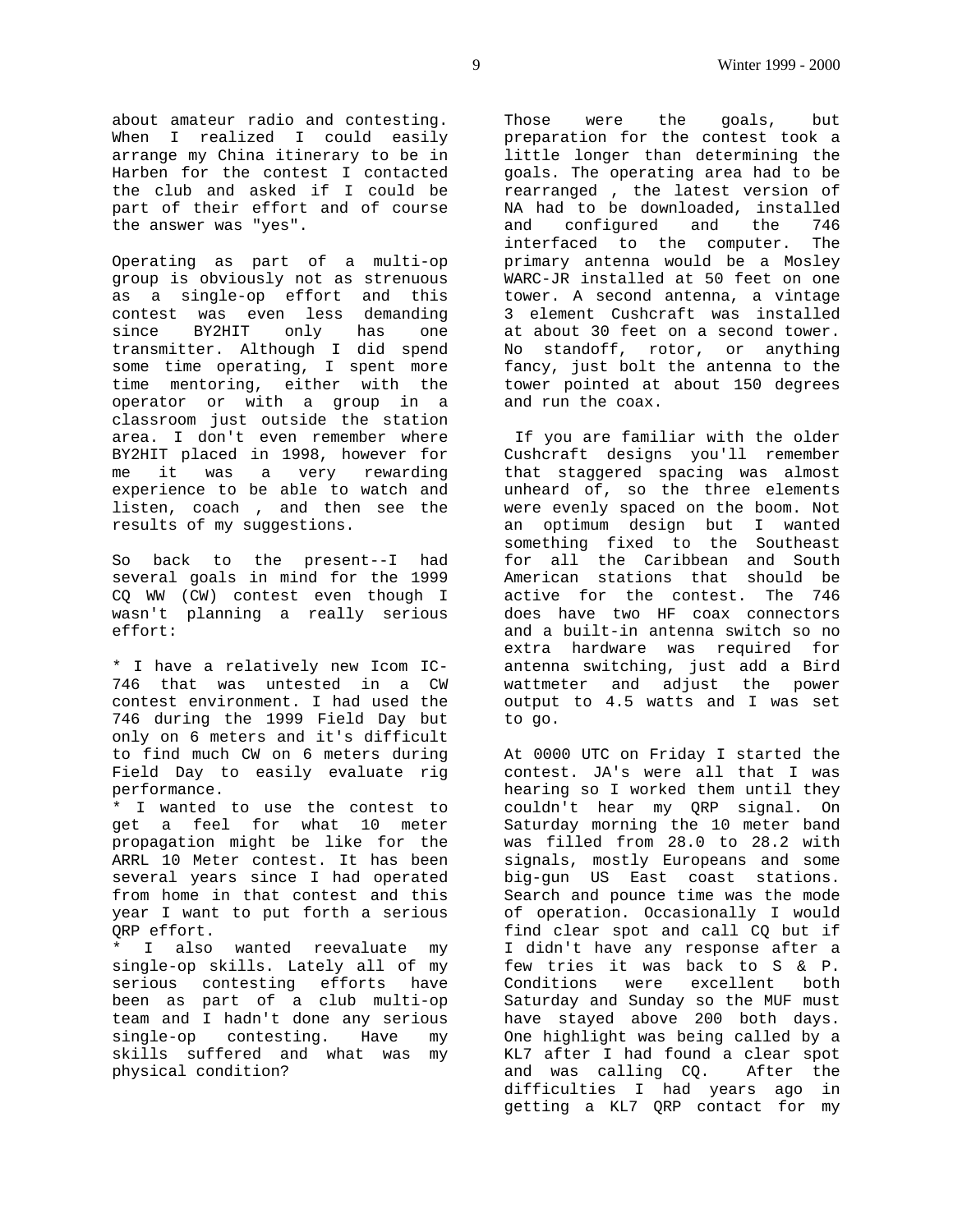QRP WAS, it was fun to be called by an Alaskan station.

Results of my endeavors: 302 QSO's, 70 countries and 24 zones, but what did I learn?

\* My QSO goal was 300 Q's which I met, however I felt I should have made more contacts. \* My S & P skills need working on. \* I need to become more familiar with the DX countries call structures, 4M for Venezuela? 3E1 for Panama? \* I need more contesting practice! In the past year I have not operated as many contests as usual and it shows. \* I need to work harder on keeping in good physical condition. Even with the much longer off times due to 10 meter propagation I found I need to be in better physical condition. \* But I did have fun! Since there are only two weeks between the CQ WW DX contest and the ARRL 10 Meter contest, I doubt that I'll be able to make a lot of progress in improving the areas of concern. But now I have a set of goals for the year 2000.

Good luck, and I hope to see you in a contest.

72, de Pete NN9K nn9k@worldnet.att.net

#### \*\*\*\*\*\*\*\*\*\*\*\*\*\*\*\*\*\*\*\*\*\*\*\*\*\*\*\*\*\*\*\*

**IAQRP Next Meeting in Sioux City** By Jerry Huldeen WB0T

(Editors note: The following was originally posted to IAQRP-L.)

Hi Gang-

We are planning a meeting of IA QRP Club in Sioux City, IA on Feb. 26 at the American Red Cross, beginning at 1:00 pm CST.

The builder's contest (judging) will be held at that time. If you have any piece of gear built since the last contest, please bring it along. You may win a prize! And, we all like to see any projects that are homebuilt. This includes kits, homebrew projects, surface mount, etc.

If any of you feel inadequate in this area (as I do!), bring it anyway. You will get lots of ideas for improvement, and lots of answers to those "How do I . . . . " questions we all have.

We're hoping for a big turnout, and sincerely hope you are one of those who can make it.

The American Red Cross has relocated to 4200 War Eagle Drive in Sioux City. Driving directions are: If you are arriving on Interstate 29, go to exit 151, Riverside Blvd - IA Hwy 12 North and proceed north for one block to War Eagle Dr. Turn right (east) for a short distance, and you will see American Red Cross building on your right. This exit is almost all of the way through Sioux City , so don't get anxious!! If you see a sign that welcomes you to South Dakota, you went one exit too far, just exit at first opportunity and come back. Besides, you can work cw qrp mobile from SD that way Hi Hi.

If you are coming from the east on US 20, take the IA HWY 12 North exit, and you will wind up on I - 29 going North and take the 151 exit. (See above). Or you can continue on US 20 until you come to I-29 North and go that way, same directions. A little farther, but lots less stop and go traffic. Let me know if you need clarification. See you on the IA QRP CW net Wednesdays at 7:00 pm CST (Thursday at 0100 UTC). The frequency at or near 7.110 mHz and later (7:20 or so) at 3.715 mHz, on or near depending on QRM.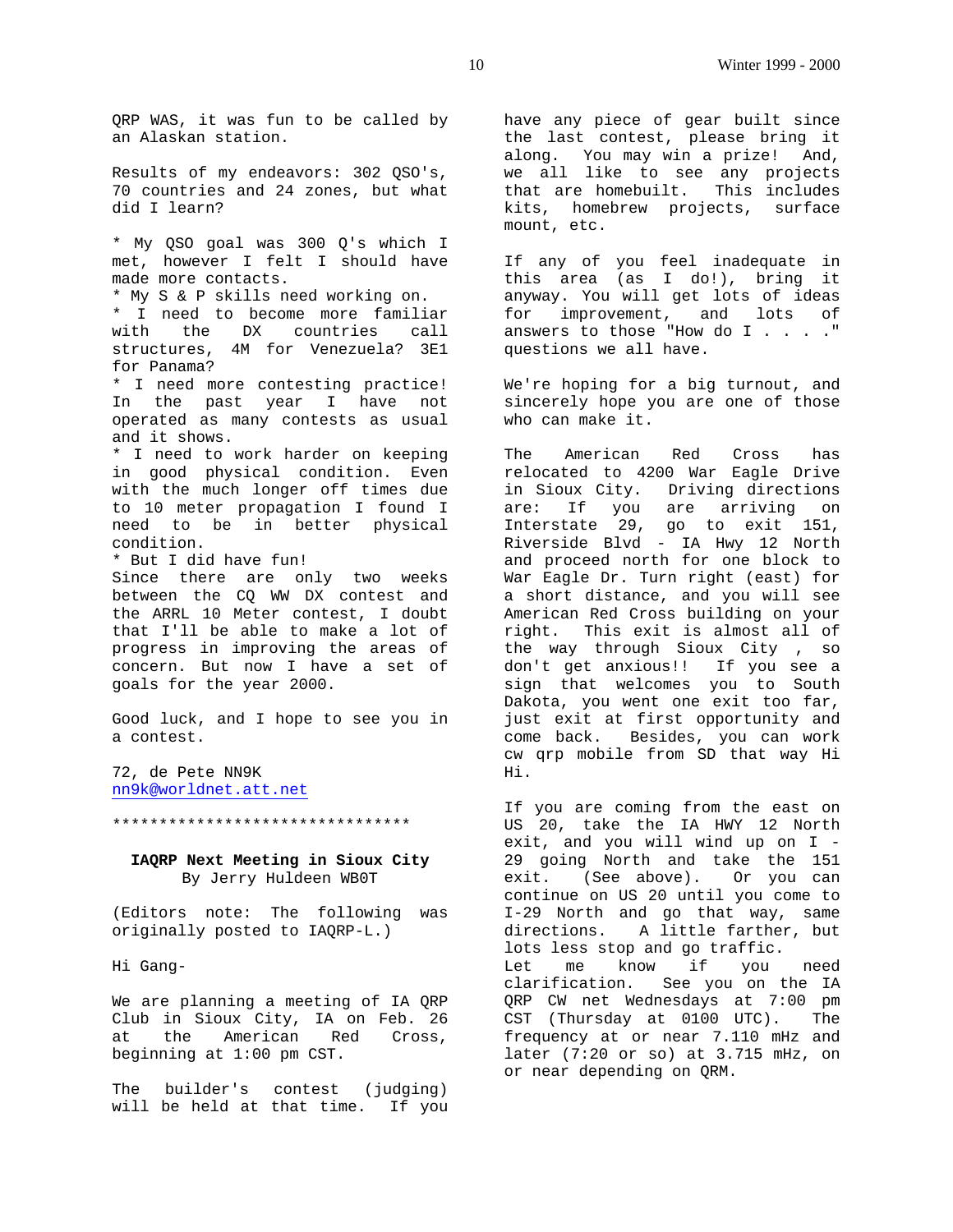Don't forget to mark your calendars for IA QRP State Convention June 2 & 3, 2000 at the Marina Inn in conjunction with Hamboree XXII, and possibly a dual division (Midwest & Dakota) meet.

72, de Jerry WB0T

\*\*\*\*\*\*\*\*\*\*\*\*\*\*\*\*\*\*\*\*\*\*\*\*\*\*\*\*\*\*\*\*

#### **Worked All Continents (and then some) with 0.1 Watt**

By John Stanford (NN0F)

After an earlier 12 meter CW QSO to Europe using 0.1 W, I decided to try the November 1999 CW DX Contest, and the December 1999 10 Meter DX Contest with this power, to see what I could do. It turned out to be very interesting!

I eventually worked 40 countries! The bands were in good condition, obviously. I found that I could raise most stations that were S8 or stronger here (by my ear, since my S-meter is not very accurate!). I also worked LU8EE (who was QRP and 579 here in Iowa) from Argentina, on 10 m.

At one point I realized that I had worked all continents except Oceania and Asia, using 0.1 W. I then aimed for those regions. I worked Hawaii and after some trying, was able to work JH7XGN in Japan on 10 m, to complete my 0.1 Watt WAC!

All of my contacts used my Ten Tec Omni 6+ turned all the way down to (almost) zilch. With the power control all the way down, I measured 0.1 Watt output. My mighty DX-zapper antenna is an 80 meter wire dipole, 25-30 feet high, fed with ladder line and using a homemade link tuner from the ARRL Handbook.

My 0.1 W contacts included:

\*\*On 20 meters: SP2FAX Poland CN8WW Morocco \*\*On 15 meters: NH7A Hawaii ZP6T Paraguay 9G5AA Ghana \*\*On 10 meters: EA8EA Canary Islands G3ZEM England S53R Slovania EI5DI Ireland OT9T Belgium IK4MTF Italy PI4COM Netherlands KH7R Hawaii JH7XGN Japan (for WAC!) JF1SQC Japan VK4EMM Australia (!) CE8SFG southern-most Chile VK4UC Australia again (!) V73CW Marshall Islands (Pacific) VK5GN a bit farther than VK4s. CE3BFG Chile again

Plus others, to total 40 DX country entries.

The most thrilling to me were the two Japanese and three Australian QSOs. The latter are in the range of 80,000 or 90,000 miles per watt.

Overview: My experience these two weekends (a few hours at most) was under excellent band conditions and working superb operators who were using high quality equipment and antennas. I do not expect this to happen all the time. Nevertheless, I do not have a rotary beam, and I was using 0.1 W output. Later when I used 5W, it seemed like QRO! Perhaps my experience will encourage others to try milliwatting.

72, de John NN0F stanford@iastate.edu

\*\*\*\*\*\*\*\*\*\*\*\*\*\*\*\*\*\*\*\*\*\*\*\*\*\*\*\*\*\*\*\*

**The Milliwatt Triple Crown Join in the fun!**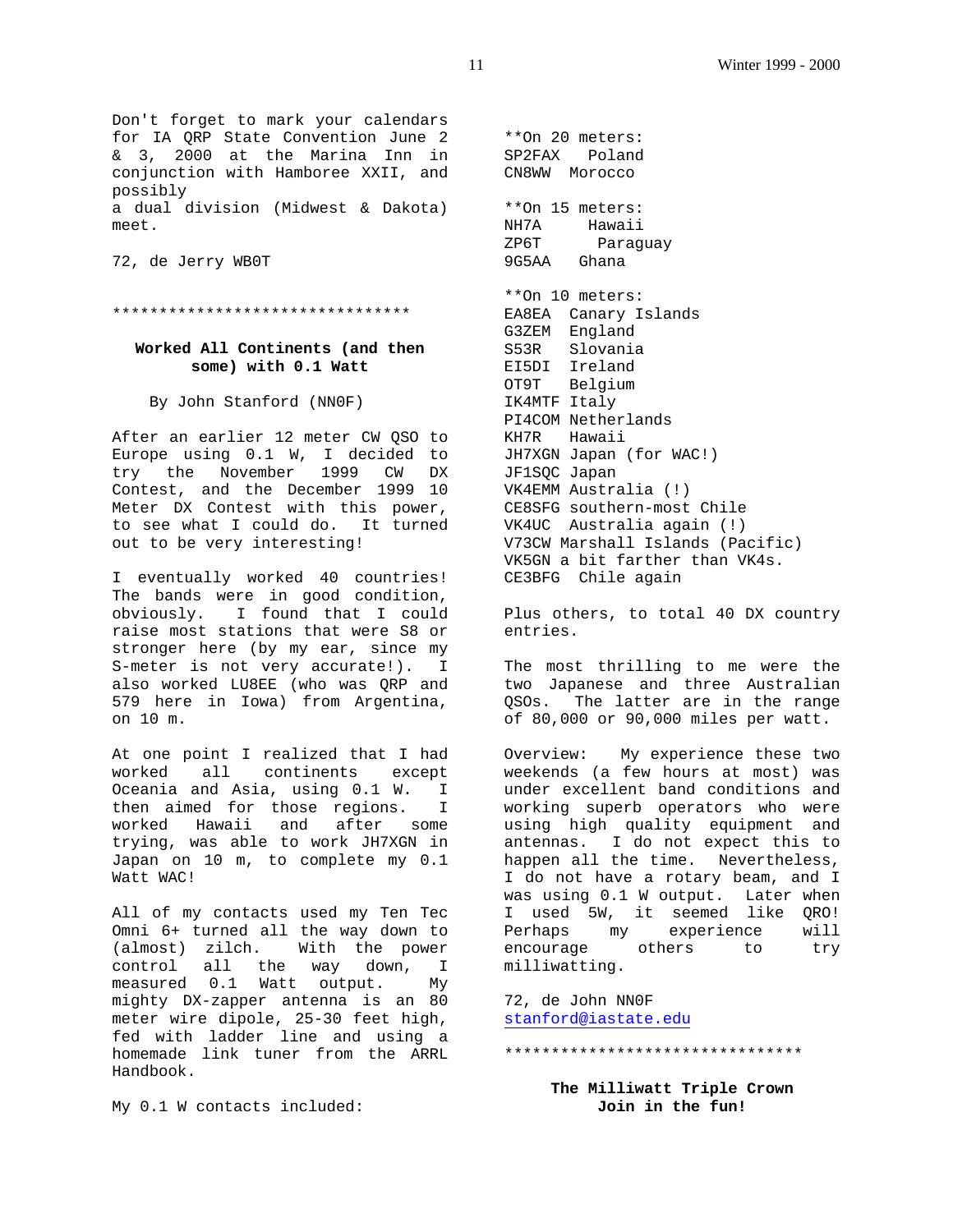The Knightlites, Ft. Smith QRP Club, and the Iowa QRP Club are sponsoring the great Milliwatt Triple Crown. Earlier this fall the noble Knights announced their Holiday Milliwatt contest. At the same time the Ft. Smith QRP Club and the Iowa QRP Club were planning similar contests. It just seemed natural to get the three together in yet another contest! Here are some of the details.

Each individual contest is independent and run by the respective club. Each individual contest will have a winner and the results will be posted to QRP-L. The Milliwatt Triple Crown winner will be determined by combining scores from all three events (the same scoring methods will be used for each independent contest). The cumulative score should prove to be a lot of fun and establish serious bragging rights on just how low you can go.

The first leg of the Milliwatt Triple Crown was in December with the Knightlites Holiday Milliwatt Contest. The Ft. Smith event will be in the March/April timeframe and the Iowa QRP event will follow in the July/August timeframe.

72, de Bob Kellogg AE4IC (Knightlite QRP Association)

 Jay Bromley W5JAY (Ft. Smith QRP Club)

 John Burnley NU0V (Iowa QRP Club)

\*\*\*\*\*\*\*\*\*\*\*\*\*\*\*\*\*\*\*\*\*\*\*\*\*\*\*\*\*\*\*\*

# **N6KR's Trip to Iowa** By Wayne Burdick N6KR

(The following is a combination of two posts to QRP-L and is reprinted with permission).

We were on the 7th floor of the Holiday Inn for our trip to Iowa this year, and this elevation

seemed to help when I rigged for "stealth" operation (i.e., Lillian and baby were off visiting grandma). We were so loaded down with baby-related gear, I was only able to bring a K2, mic, and a very tiny 15-meter Mizuho telescoping whip. I'll have to try Vern Wright's neat little sliding-coil whip antenna on the Christmas trip to San Diego.

I had no way to get the whip outside, so I simply connected it to the back of the rig and hoped for the best. Since I had an internal auto-tuner, getting a 1:1 match was painless. However, I experimented with several different ground radial configurations, and confirmed what I'd learned from previous field operations: with a poor antenna, the ground system is the deciding factor! Here are the configurations I tried:

(1) No radials: forget it! Poor match, and you can feel RF on the mic. (2) One 25' (untuned) radial: better match, but still some RF tingle. (3) Two tuned (11') radials: great match, no RF problems.

In case (3), the radials were deployed at 90-degree angles along two walls, with the operating position in one corner.

Fortunately, an "RF tingle" at 5 watts is unlikely to be fatal, except for the microscopic dustmites hitch-hiking on your lip. But it \*is\* disconcerting and should be avoided. It probably indicates that the rig is part of the antenna, a situation that could lead to RF feedback into the mic or other circuitry. I think this issue has received too little attention, but that is likely to change as QRP SSB operation becomes more popular. (A mic is much more sensitive to RF problems than a key!)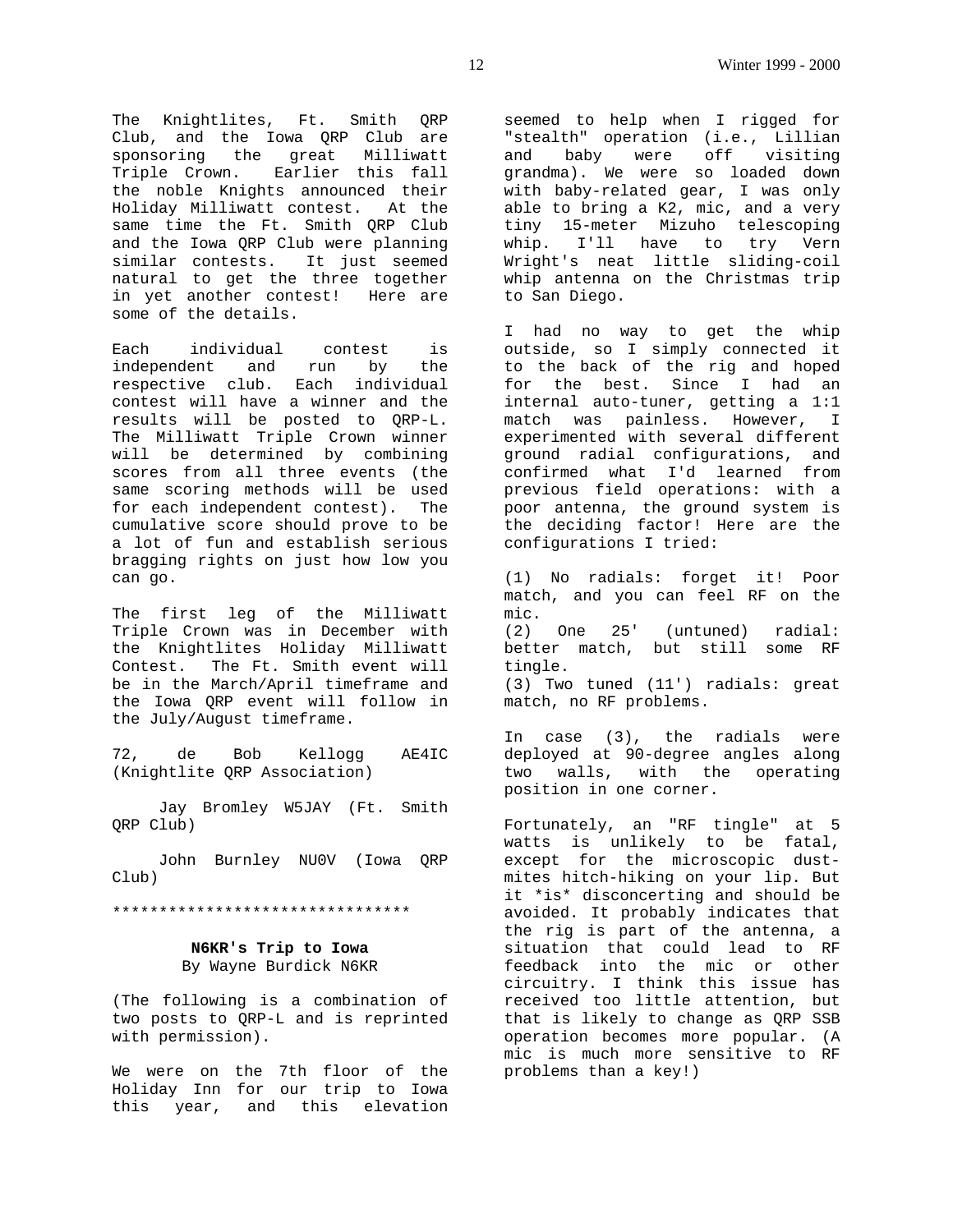To eliminate the RF on the chassis and mic in case (2) above, I inserted an RF isolation choke between the rig and the antenna/ground system. This completely cured the RF problem, and as a bonus allowed me to match the whip on 40-10 meters despite the radial being nonresonant on every band. The RF isolation choke was made using a binocular core with a few turns of #24 enamel wire (twisted pair), although this could be improved upon by using RG174 coax and a larger core. (I'm working on an isolation choke of this type and will post complete construction details.)

Of course the whip had less than exciting performance on the lower bands, but on 15 meters I managed to bag Argentina and Uraguay, each on one call using 5 watts. Not bad for an indoor whip!

One last comment on operating: Connecting a whip directly to the back of the rig should only be done in a pinch. (Exception: Eric Swartz, WA6HHQ does most of his operating from Chinese restaurant tables and has no choice ;) The weight of the whip puts excessive stress on the BNC connector, especially if the tilt-stand is used.



#### **Photo 1. The QRPizza in Ames.**

(Shown are Wayne (N6KR) demonstrating use of the K2 to John NN0F with Mike N0MF in the background.)

My annual trip to Iowa to see the YL's family included the usual great home cooking, etc. But it was even better this year because I got a chance to hang out with the Iowa QRP Club folks.

We had a nice turnout for a NorCalstyle Pizza/homebrew event in Ames, organized by Dan Case KB0JUL and John Burnley, NU0V. Dan has put together a website www1.iastate.edu/~drcase/iowaqrp.ht ml and John edits the newsletter for the club. The Fall 1999 newsletter has a great collection of well-written articles, including a DDS primer by Jeff Woods, W0ODS, and John's own experimental results with "fractal" antennas (!). The 32-page, 8.5x11" effort is impressive given the club's small size--just over 100 members. (Somehow I stumbled into IAQRP #100. Good timing, I guess.

Among the interesting homebrew gear to be seen was perhaps the world's only 10-meter SST, built by Mike Fitzgibbon, NOMF (mjfitz@uswest.net). Mike's SST is based on the Wilderness Radio design but uses several small "alternative construction" PC boards and some extra RF stages to boost sensitivity. A full write-up on this rig appears in the same IAQRP newsletter. The highlight of the evening was

our visit to the Iowa State radio club station. We even had one ISU student with us, adding a certain amount of legitimacy to the operation. Having struck out in trying to make contacts from the basement of the Pizza Hut using the 15 m whip, we were now able to connect my K2 to a serious antenna (a three-element beam on the roof of the hall--so what if it was stuck pointing NW?). This gave the younger members of the QRP club a chance to try their hand at QRP SSB. We also worked ZD8Z off the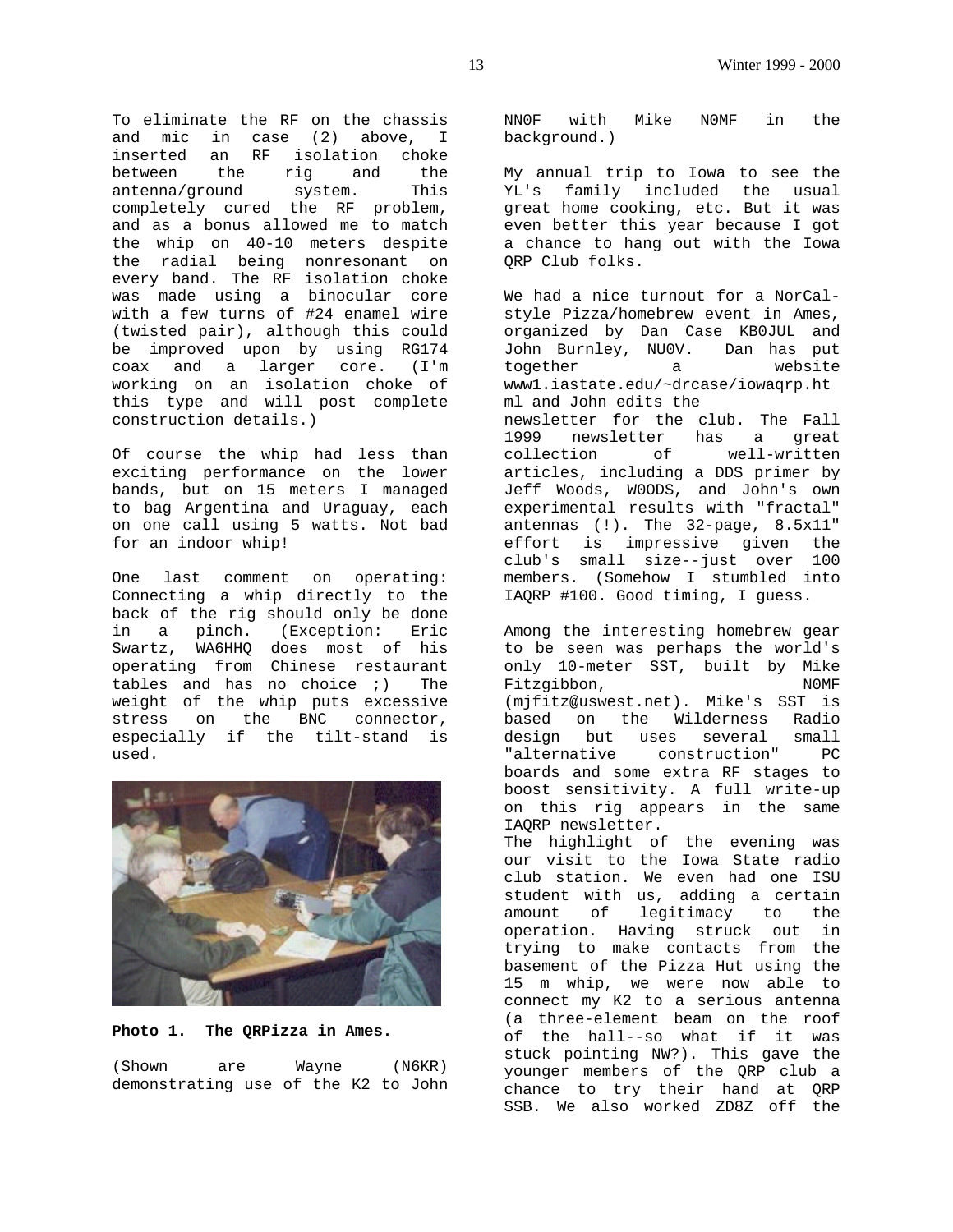back of the beam using CW/split. All contacts were made using internal battery.

If you find yourself in the heartland, do stop by for some IAQRP hospitality!

72, de Wayne N6KR n6kr@elecraft.com

\*\*\*\*\*\*\*\*\*\*\*\*\*\*\*\*\*\*\*\*\*\*\*\*\*\*\*\*\*\*\*\*

# **An Antenna for All Occasions** By Jeff Woods W0ODS

This article describes an easy to construct multiband antenna offering good performance on all bands 160 though 6 meters. This type of antenna has been in use at the W0ODS QTH for two years now and has proven to be the best allaround antenna in the farm. The basic design has been published for years in the ARRL handbook, and several well-known HF radio companies have produced designs similar to mine. It is unfortunate that the broadband antenna has been given a poor reputation in some circles, as its performance is quite good in comparison to other

antennas of similar size.

The Sloping V

The 16th edition of the ARRL Antenna Book describes this antenna on page 13-9. Regrettably, the Antenna Book attempts to classify this antenna as a directional antenna suitable only for point-to point links. While it is true that this antenna can be installed in a directional configuration, it is equally useful when installed in and omnidirectional configuration.

An apex height of 60 feet and side length of 100 feet each is recommended for 14-30 MHz optimal performance. The terminating resistors are 300 ohms.

The Kachina Communications AT-250 uses this basic design, substituting a balanced transmission line transformer at the feedpoint for the 600 Ohm feedline. This antenna is quite popular in the commercial market for several reasons:

\* It provides a constant match for any HF transceiver



Figure 1 - The Sloping V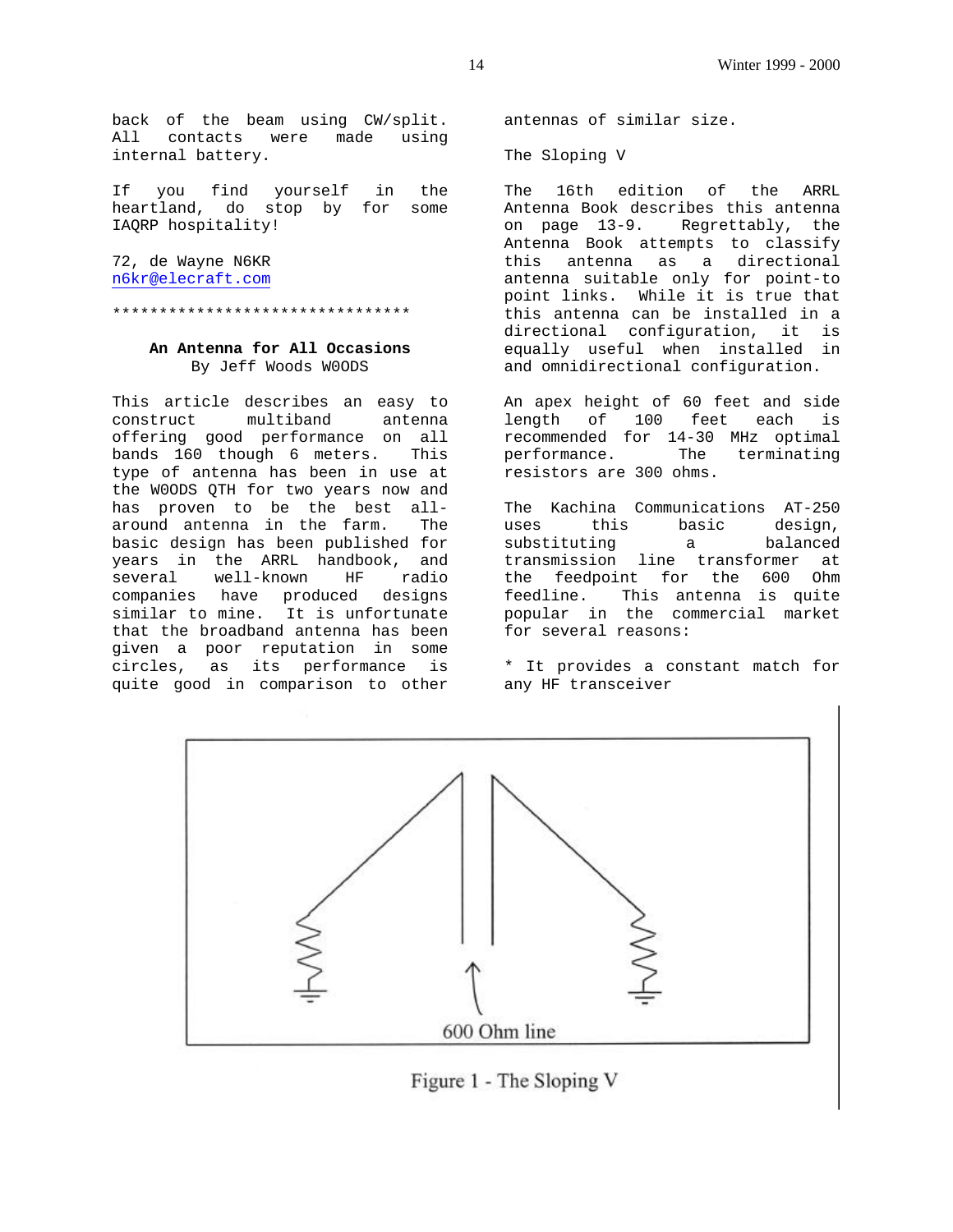



Eliminates the need for an expensive Autotuner or multiple dipoles

\* It is tolerant of changes to leg length or other geometry changes \* Reduces damage to equipment

by improper antenna selection

The chief disadvantage of the AT-250 is it's selling cost: approximately \$250. The cost is driven primarily by the transmission-line transformer balun. I wanted to use this antenna, but could not afford the market price. I did what any enterprising ham would do: I reverse-engineered the thing.

The W0ODS/W0FMS design uses a conventional binocular ferrite core as the transformer. Using a conventional transformer vs. a transmission line transformer greatly reduces the cost and complexity of the design. Of course, one doesn't get something for nothing. This design matches to an 800-ohm feedpoint impedance, not the optimal 600 ohm. The mismatch is not significant to cause any problems thus far. In addition, there is a slight

unbalance in the output of this design. This will skew the antenna pattern slightly. It is of the same significance as using a dipole without a center balun.

# The Transformer

A sketch of the matching transformer is given below. The primary consists of one turn, formed by 1/4" brass tubing through the holes and PC board material on the ends. The secondary is 4 turns of 20 gauge Teflon insulated wire. This configuration is often used in the final stage of an HF transistor amplifier to match the collector impedance to 50 Ohms. Should you have a discarded HF PA floating around your junk box, most of your work is already done. Simply rewind the secondary to the proper turns ratio and you have it.

The brass tubing is soldered to PC board material at the far end to complete the one turn primary winding. Note the cut in the board on the near end. This prevents a direct short across the co-ax. That's really all there is to it. Solder the brass tubing to the PC board, wind the secondary and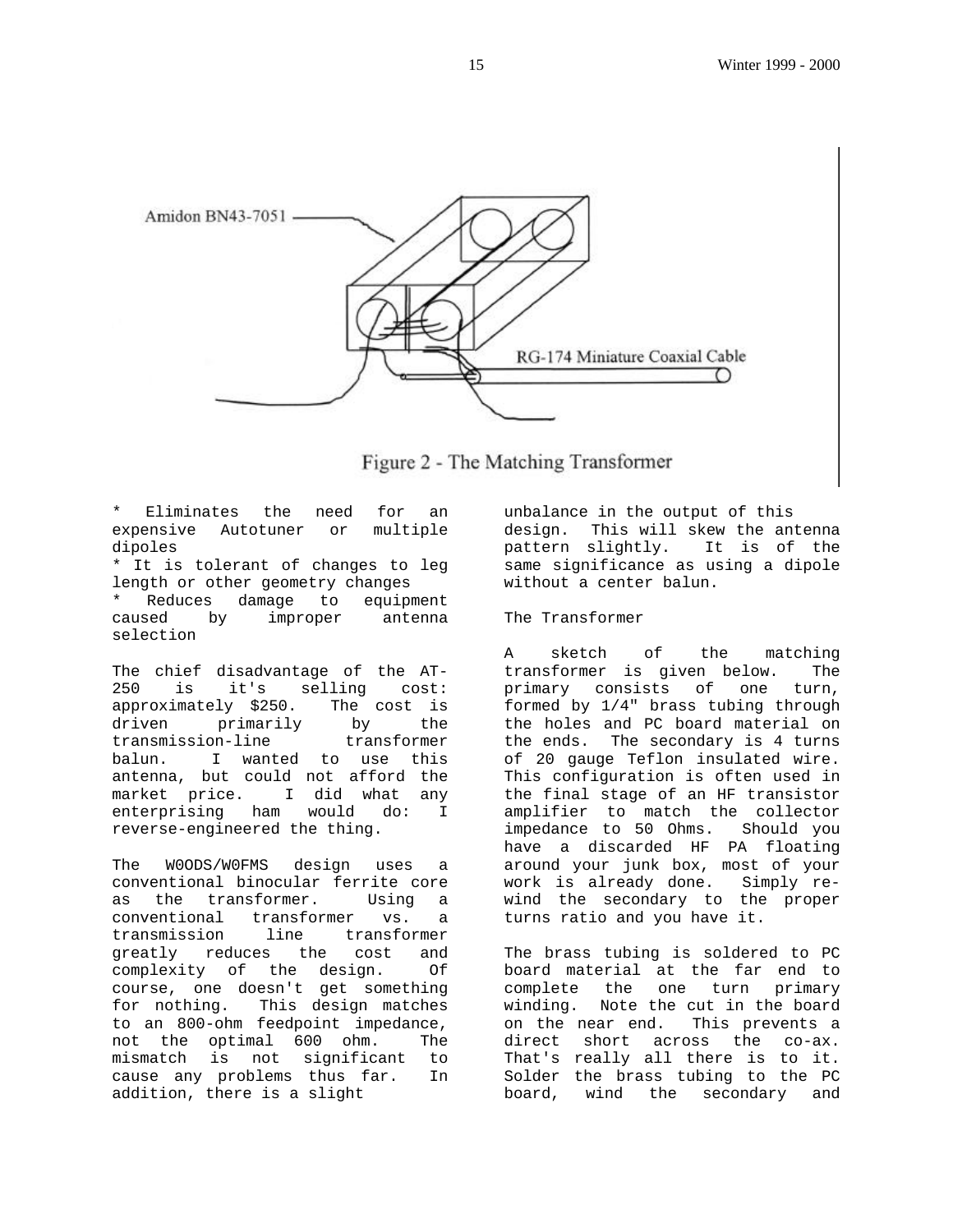solder the co-ax to the primary side. I usually wind the secondary such that the end wires come out the opposite side as the co-ax. This makes for easier use, but it's easier to see the detail when drawn as in figure 2.

Mount the transformer inside two 3" PVC endcaps. You'll have to add 3 eye-hooks, one for each leg plus a top support to hang the antenna from. Use a standard SO-239 connector on the bottom, attached to the co-ax from the transformer. Seal tightly with PVC cement.



#### **Figure 3 - Transformer Mounting**

The Amidon BN43-7051 ferrite core is available from Bytemark.com for about \$3. Ready made transformers can be purchased from Communication Concepts (http://www.communicationconcepts.com/hf.htm) part number RF800-16 at \$4.35 each. For one or two, purchase of the assembled transformer is recommended. It may be necessary to extend the lead length of the purchased transformer for connection to the eye bolts in the transformer enclosure. Either of the above transformers will safely handle a 100 watt HF transceiver. For QRP, smaller cores may be chosen. For the 2w or lower power levels, a T-50-43 torroid should prove satisfactory. There are two factors to consider when designing a transformer: Inductance at minimum frequency and saturation flux density. Flux densities are high for a step-up transformer of this nature, and will limit maximum power handling.

Smaller cores tend to have less inductance per turn, limiting the low-frequency response. By winding more turns (say 2:8), the low frequency response is extended at the expense of power handling capability. More information is available in several transmission line transformer books available from Jerry Sevik or the ARRL. Remember, it doesn't hurt to experiment. Try it out. The results may be surprising.

#### The Terminations

Call up Arnold-- We need Terminators! The Antenna Book suggests using 300 ohms as a terminating value for this antenna. Experimentation has shown that the optimum value for my particular installation is slightly less than this, around 270 ohms, but the difference is so slight that I would not be able to detect it without a spectrum analyzer and sweep generator. The termination must be able to handle half the transmitter's power output. For QRP this is quite easily done. At the 100w level, some care must be taken.

An array of resistors is the best way to distribute the load without using a large non-inductive resistor. 25 7.5k resistors in parallel will get you a nice 300 ohm load. I use 2w Carbon Film resistors from Allied (SKU 840- 8498). A pack of 200 of these sells for \$14.75 and will build 4 antennas. These resistors aren't quite "non-inductive" but they work. More on this in the "Testing" section.

The array can be assembled using perfboard ends or by using braid. -<br>The latter method has worked the best for me. Cut two lengths of braid or stranded wire, about 18 inches long, and lay them out parallel to each other, about 1-1/2 inches apart. Lay the resistors across the two braids to form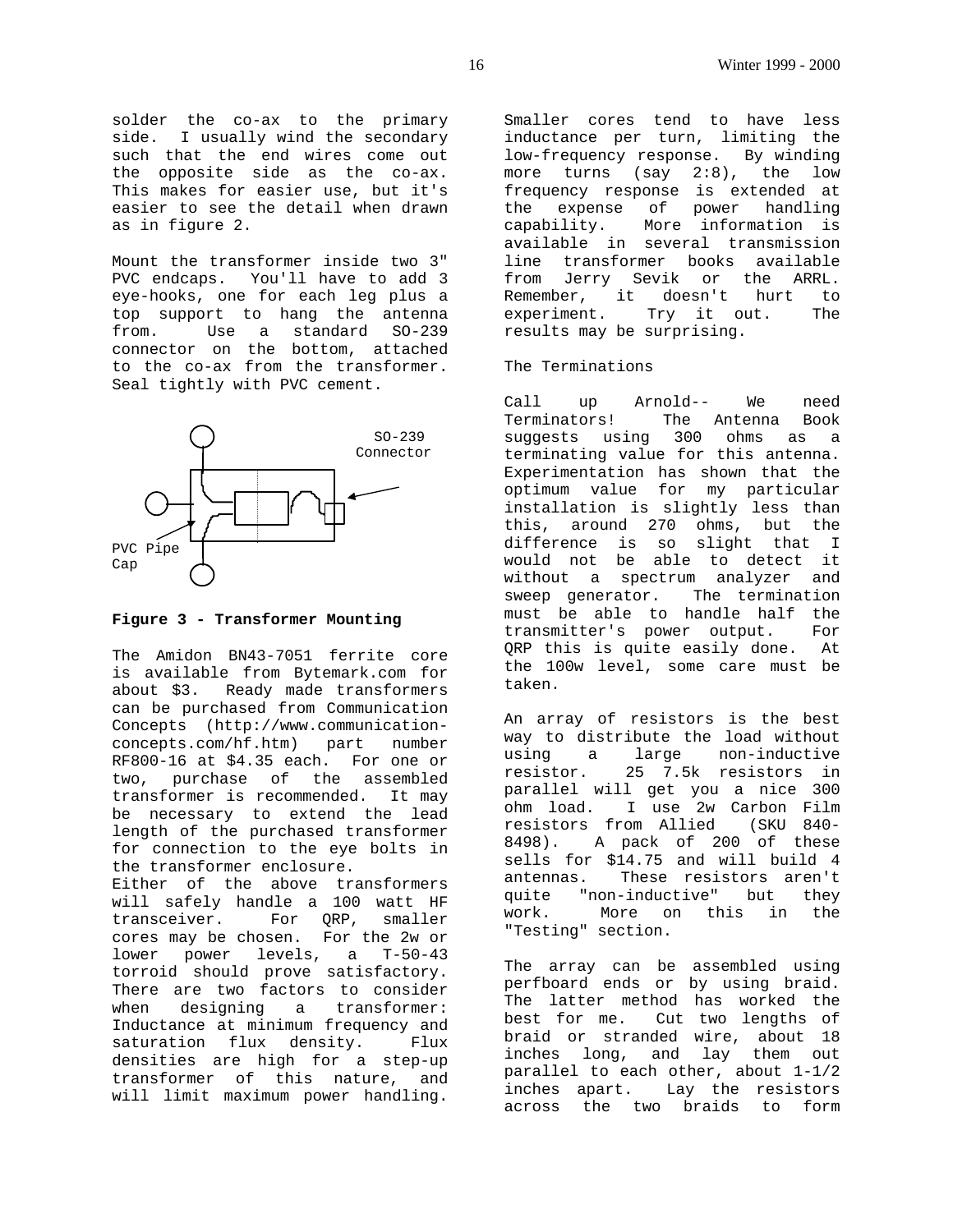something that looks like a ladder, with the resistors as rungs. Solder 25 resistors to the braid, spaced about 1/4 inch apart. by rolling up the ladder into a cylinder, the termination can be made to fit into a standard 2 inch PVC pipe or cap. Use eye hooks through the end caps to make the electrical connection.



Figure 4 - Termination

#### **Testing**

The antenna can be tested before installation to ensure that all is well before it's up in the tree and rather inaccessible. Connect your equipment as shown in figure 5.

You should have good VSWR (less than 1.5:1) from about 1.6 to 12 MHz. The low end is limited by the maximum inductance available in the transformer. The upper end is limited by the inductance of the terminations. When the antenna is actually installed, this parasitic inductance becomes part of the antenna leg length and has

virtually no effect! For once the imperfections in real parts is not a disadvantage.

# **Installation**

Install as shown in Figure 6.

Note that the ground connections have been replaced with simple radials extending from the terminations back toward the feedpoint. These ground radials should be at least as long as the antenna legs. Use of additional ground radials is recommended. I use two per leg, extending the wire as far as my lot will allow.

You'll note the absence of specified lengths for the legs. This antenna is tolerant of quite a bit of variation. My antenna uses about 60 feet on one leg and 85 feet on the other. You see, this is really no more than a leaky, terminated transmission line. So long as the impedance balance is kept, the length is of little consequence to the impedance. So my apparently unbalanced setup runs just fine.

The efficiency of this antenna is dependent on the leg length. Ideally, you should have about half a wavelength per leg for best results. Good results can be obtained with shorter lengths, though. My smallish antenna works



Figure 5 - Test Setup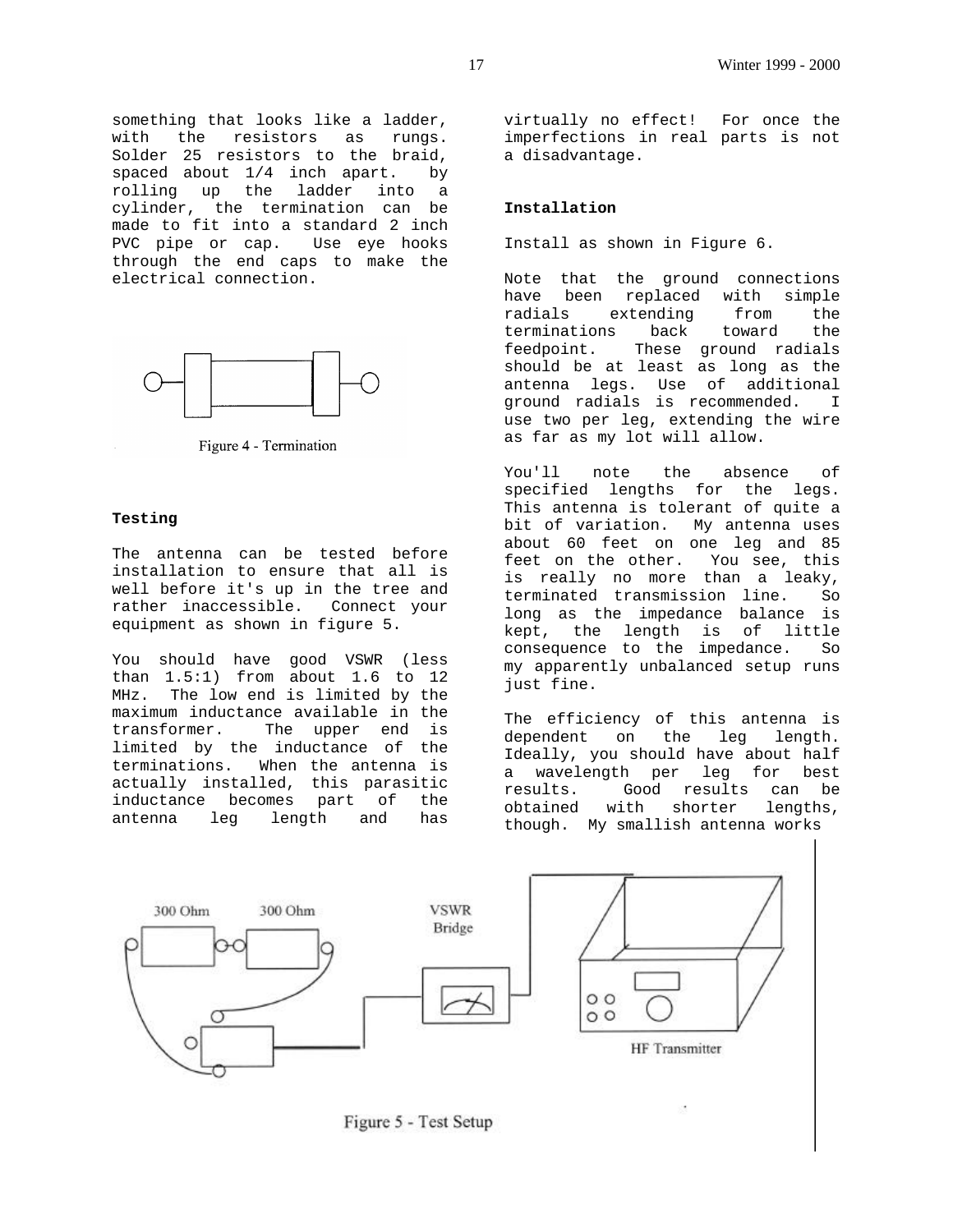

**Figure 6 - Test Setup**

on 160m with reduced efficiency. That's the trade off - Length for low end inefficiency.

This antenna is ideally suited for Field Day or portable operations, as installation is a virtual "nobrainer." It has proven itself to be the most versatile antenna at my disposal, and a good all-around performer.

72, de Jeff W0ODS mycrocomm@plutonium.net

\*\*\*\*\*\*\*\*\*\*\*\*\*\*\*\*\*\*\*\*\*\*\*\*\*\*\*\*\*\*\*\*

# **Kit Review: Small Wonder Labs DSWxx** By Larry Stambauch WB0RMT

Small Wonder Labs has produced a very special blend of high tech and simplicity in the DSW series QRP transceivers. The use of a PIC and DDS (Direct Digital Synthesis) has made available to the QRP community a CW transceiver that covers the whole band, is full featured and still retains small size and simplicity. The receiver is elegant<br>in performance while unclutered in performance while with unnecessary items. Sensitivity and selectivity are quite good as are the QSK and transmitter keying.

Power requirements are low for a DDS design due to the use of low power consumption voltage regulators and running the DDS on 4 V.D.C. rather than 5. This can be a true battery operated rig with its 2 watt transmitter and compact size. The DSW I built is in a 3 X 5 X 2 inch cabinet with a slopping front panel. Finally it also incldes R.I.T., morse frequency audible readout and built in keyer that operates similar to a TIC keyer. For those who want it a premade cabinet is also available.

Assembly is in stages with no special test equipment required. Only 2 lager surface mount inductors are required to be mounted. So don't worry about the surface mount DDs section. It is already done and tested by Small Wonder Labs. You do have to wind 4 toroids, but all except one are single winding. Winding instuctions are clear to the point. An experienced beginner should find this kit easy and fun to assemble. All connections to external controls are on cables the plug into headers on the board. Ribbon cables eliminate the jumble of wires hooking things up to the real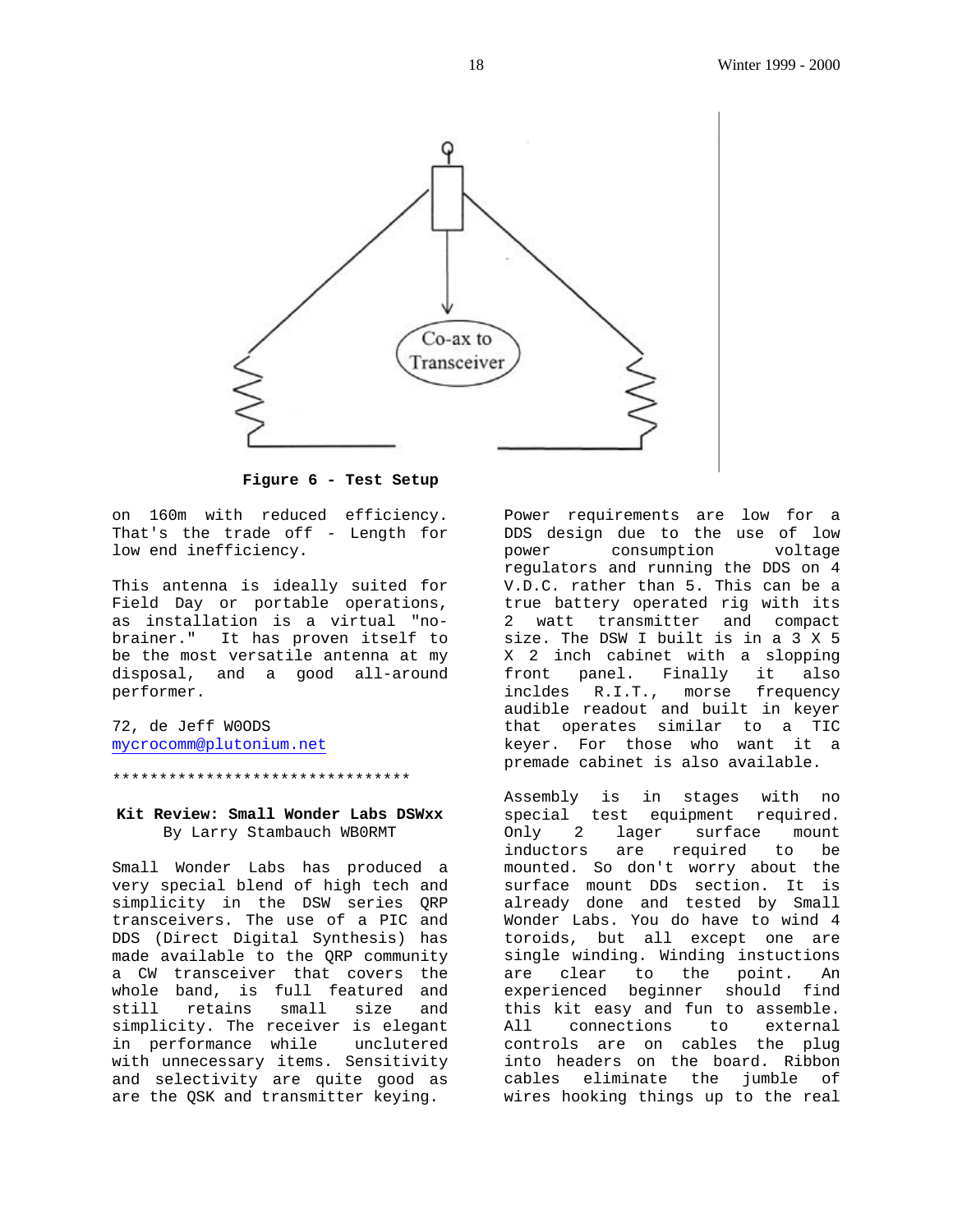world controls. Only 2 alignments are required to be made. Peak the front end coil for maximum receive and set the side tone pitch with a trimmer.



**Photo 1: The kit 'out of the box'.**

Group 1 assembly is the PIC and DDS area on the board. Group 2 is the audio section which can be tested after completion. Group 3 is the receiver product detector and I.F. filter. Group 4 Is the receiver front end filter and mixer. After this group you can test the receiver if you wish. Group 5 includes all the low level transmitter stages. There is no mixer in the transmitter as direct DDS output is used. Group 6 completes the transmitter with a power amplifier, lowpass filter and some components for QSK with the receiver.

None of the groups will probably take more than an hour or two. Before you start you should sort out and identify all the parts! This may take some time, but is very important. Doing all the ribbon cable wiring to controls and jacks is the last step before alignment and packaging. Alignment involves just 2 steps. Peak the front end coil in the reveiver for maximum signal and set side tone pitch. Setting the side tone is done by using a built in test routine. You set a trimmer to make the side tone match a tone made by the PIC for alignment. My DSW is in a cabinet from Mouser Electronics stock number 537-MDC642-01. It has a sloping front panel and presents the controls at a conveinient angle. Mike Fitzgibbon N0MF showed me the DSW he put in a cabinet like that and I was smitten with it's utility.

On the air the DSW is simple and fun to use . You switch between 200hz and 50 hz steps by pushing in on the encoder knob and holding it a moment. To find out what frequency you are on you just tap the encoder knob and get the morse readout. The keyer has a push button to go through a menu of functions. R.I.T. is activated with a toggle switch and has an unlimited range within the band. It is great to be able to have full band coverage with all the bells and whistles that I want built into the rig. No ad ons for readout R.I.T. and keyer required.

Selectivity is quit nice for a 3 pole filter owing to the 800 hz shaped responce of the audio section. It may not be a FT-1000D receiver but it works well even in a crowded band. Two watts with the transmitter has been enough to check into the IAQRP net using an inverted vee antenna.



**Photo 2: The completed board.**

The only thing I can find fault with at all is the 50 Hz tuning steps. The 200 Hz fast steps are fine, but at 50hz you sometimes can't get exactly where you want to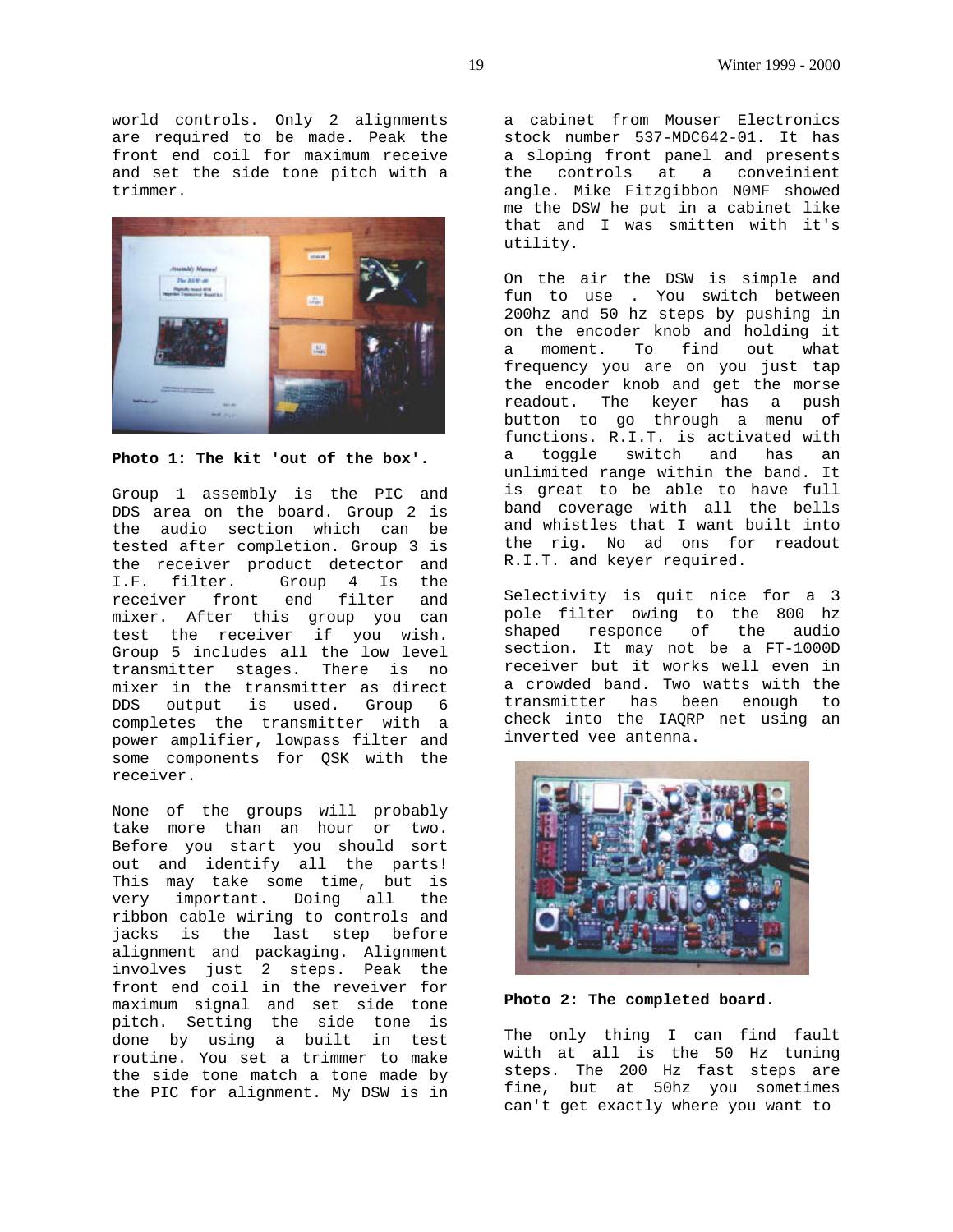

**Photo 3: Case used for mounting.**

be. That is a pretty nit picky thing to complain about so I will stress that it really is not a big deal. It's a review and you have to complain about something. This rig fits nicely with Small Wonder Labs SW series of kits. The DSW is like an optioned out SW, it has all the goodies and full band coverage built in. This rig has got to be a classic and will bring DDS into mainstream QRP design. What more can I say except I will be looking for Dave Benson's next design to be innovative also.

72, de Larry WB0RMT lstamba@attglobal.net

> **Mini-paddle Design** By Jim Rhodes KC0XU

\*\*\*\*\*\*\*\*\*\*\*\*\*\*\*\*\*\*\*\*\*\*\*\*\*\*\*\*\*\*\*\*



**Photo 1: The Completed Paddles**

(Editors note: I saw these paddles at the Sioux City meeting last year and at the Hamboree in Sioux City last summer. A great little project especially for the portable operators.)

The latest project at station KC0XU is a mini-paddle with no compromise on the smoothness and crispness of the action. They will easily fit right in your shirt pocket and weigh well under an ounce. The paddles are constructed out of that time tested ham building material, printed circuit board. The housing for the prototype is a DB9 computer connector hood and it was designed to plug right into my Tick-EMB keyer.



**Photo 2: The Paddle Elements**

The paddle elements themselves are cut out of single sided PC board. The center, common contacts are cut either out of double-sided PC board or, for increased stiffness, out of a double thickness of single sided board with the copper to the outside.

Once cut to size, the paddles and the center element are clamped together and drilled for the first two screws. The screws used are #2 size so drill the holes very slightly larger for clearance. Not too much or the action will get sloppy.

After drilling the two holes through the whole assembly, clamp or bolt together just the two paddles and drill the hole for the contact screws. The pivots for the paddles are small gauge wire (20- 18). They are carefully soldered onto the center element mid-way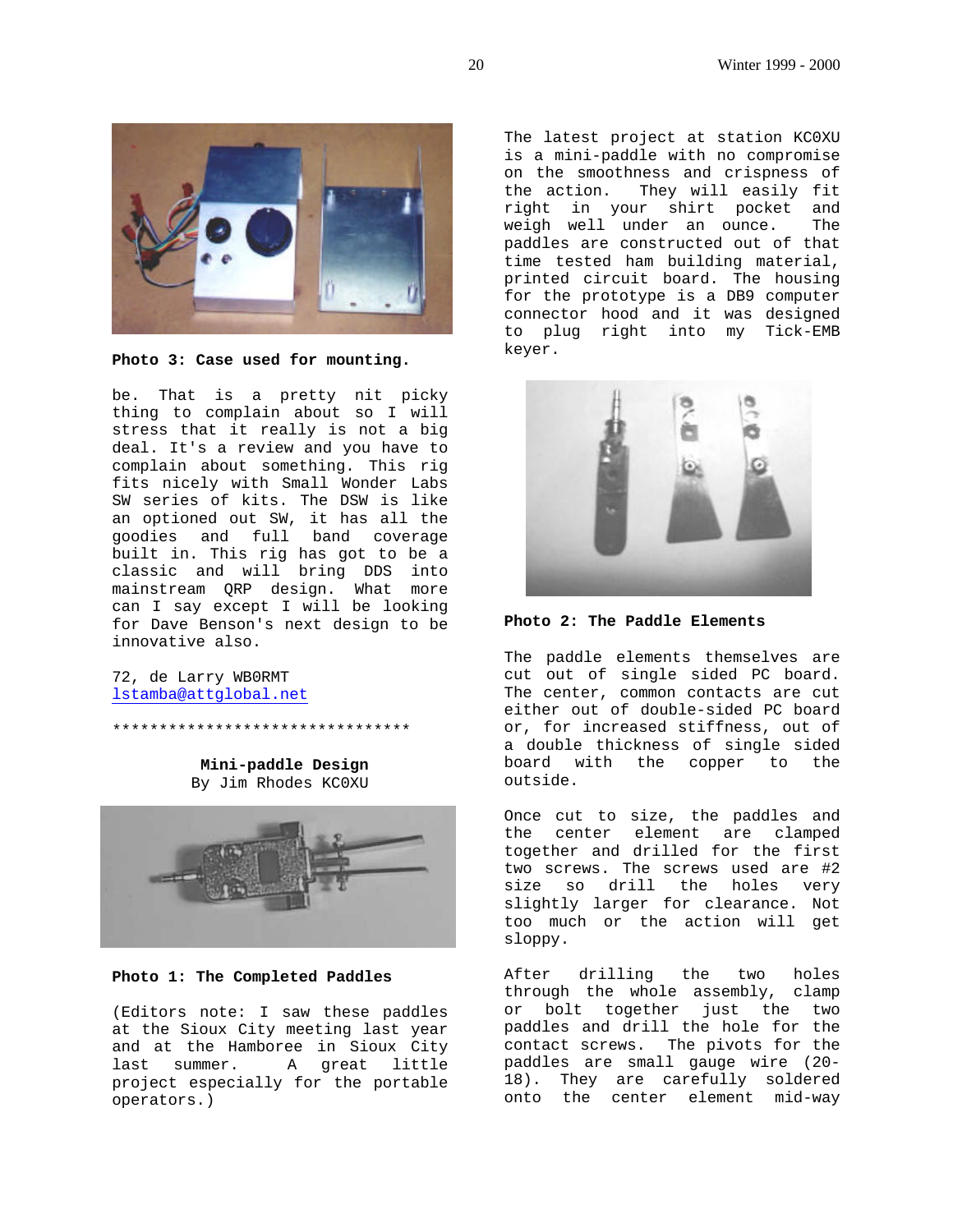between the first 2 holes. Make sure they are perpendicular to the length of the element, straight (clipped off component leads work well) and flat to the element to assure proper action.



**Photo 3: The Assembly**

The paddle contacts are each fashioned from a #2 screw and 2 #2 burrs. One burr is soldered to the

copper side, centered over the third hole, it can be held in place with a screw from the opposite side for ease of soldering. The contact is then assembled by using the second burr as a jam nut to hold the final setting. The springs are cut from a ball point pen spring, cut 2 equal length pieces.

Next the housing is prepared for the paddles. The lip at the connection end of the hood is notched to just hold the center element. The hole at the cable end of the housing is relieved to fit the threaded part of a stereo 1/8 inch plug. The common connector of the plug is bent to follow the inside of the housing and the center element is soldered to the connector common. Make sure that both sides are soldered securely to the terminal, but that the ears of the cable clamp do not interfere with the action. The paddles are assembled by threading onto one of the #2 nylon screws: a washer, a spring, a paddle (first hole with copper side out), the center element, the other paddle, a spring, a washer and a burr. Before tightening the spring, thread the other nylon screw through the second hole of the whole assembly.

The paddles are then connected to the terminals of the tip & ring with loops of small gauge wire so as not to place any stress on the connections. After writing all of this it is easy to understand the old saw about how "a picture is worth a thousand words".

To get the most mileage out of your new paddle, put the paddle jack of your new QRP project right on the front panel. Then all you need to do is hook up the power and antenna, plug in the paddles and fire away.

72, Jim KC0XU kc0xu@arrl.net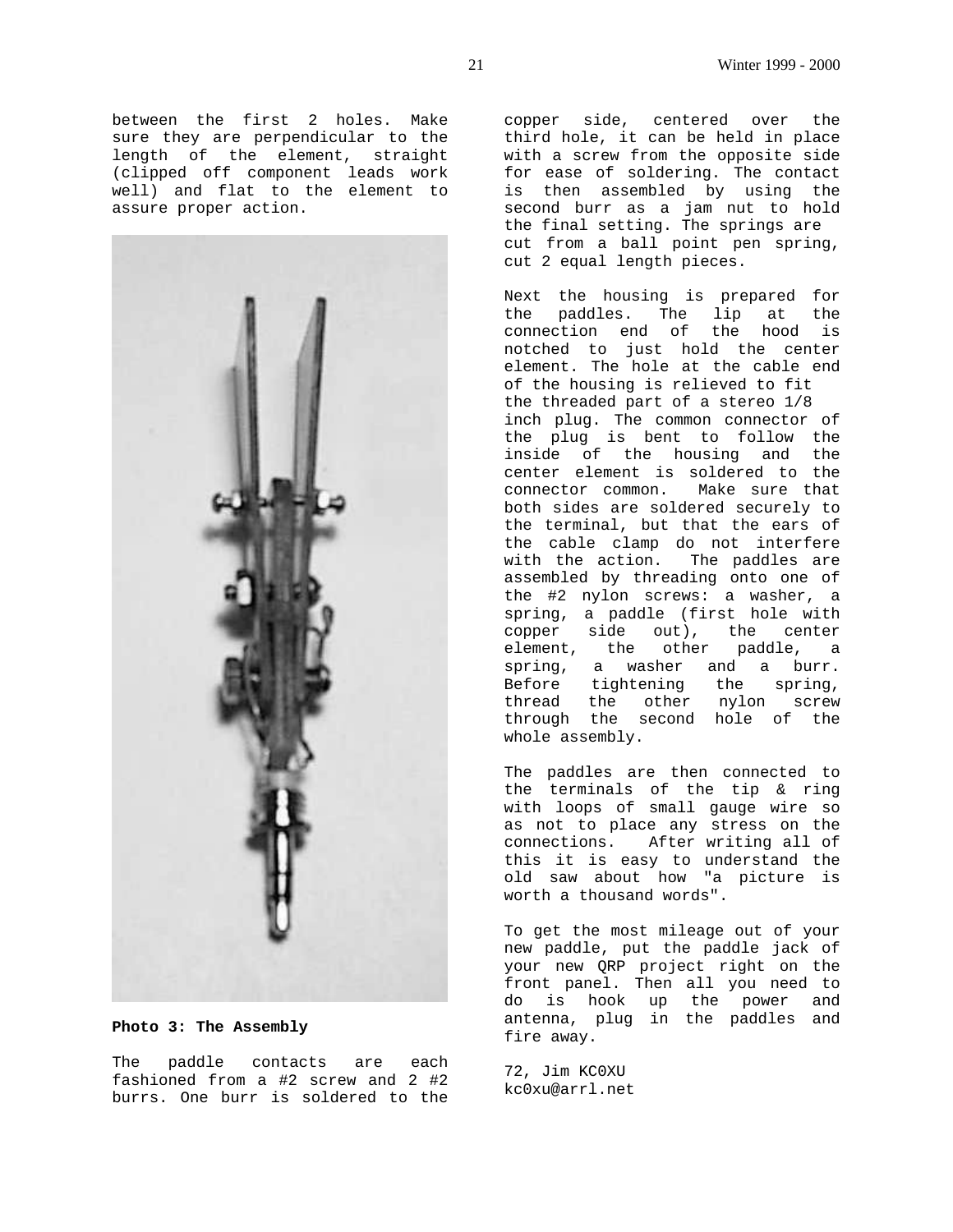#### **Iowa QRP Building Contest** By John Burnley NU0V

Time is running out to get your entries completed for the 2<sup>nd</sup> annual Iowa QRP building contest. Any project completed after the last contest judging (January 1999) and before the current judging (February 26, 2000 at the Sioux City meeting).

There will be three classes: homebrew, kit, and combination (of both kit and homebrewing). Prizes will be awarded but I'm sure will pale in comparison to the excellent projects being judged (after all bragging rights are more important hi). Paul Sipes has again volunteered to judge the contest (thanks Paul!).

All entries must have a written description of the project (which maybe used in an upcoming newsletter).

It is time to get busy and start melting solder! I hope to see you in Sioux City.

72, de John NU0V burnleyia@home.com

\*\*\*\*\*\*\*\*\*\*\*\*\*\*\*\*\*\*\*\*\*\*\*\*\*\*\*\*\*\*\*\*

# **Notes On Using Slinky Dipoles Portable**

By Larry Stambaugh WB0RMT

Everyone who travels and likes to operate HF sooner or later will want to operate portable. The big thing is an antenna, especially operating in a motel room. After I saw KB0JIT's slinky antenna at Souix City and read about it in the Summer 99 Ia. QRP Journal I decided to try building one and see how it worked. Walmart has metal slinkies on the shelf so all that you need to make one besides that is a few wire ties, something for a center insulator and some string or fishing line.



**Photo 1: Larry's portable setup using the slinky dipole.**

To use a slinky dipole with coax it is best to make the antenna resonant. Stretching the slinkies out lowers the resonant frequency . However I found in my motel room it was resonating much higher than 7 mhz when stretched out as far as I could. I used aligator clips to hold the ends and an MFJ SWR analyzer to check resonant frequency. To get the slinkies resonant on 40 meters I used some clip lead jumpers from my tool kit and was able to get it resonant almost exactly on 7.040. This proved to be effective for receiving and I have managed a few contacts with it. However an inside antenna in a reinforced concrete



**Photo 2: Larry's homebuilt tuner with the ScQRPion Visual SWR Indicator).**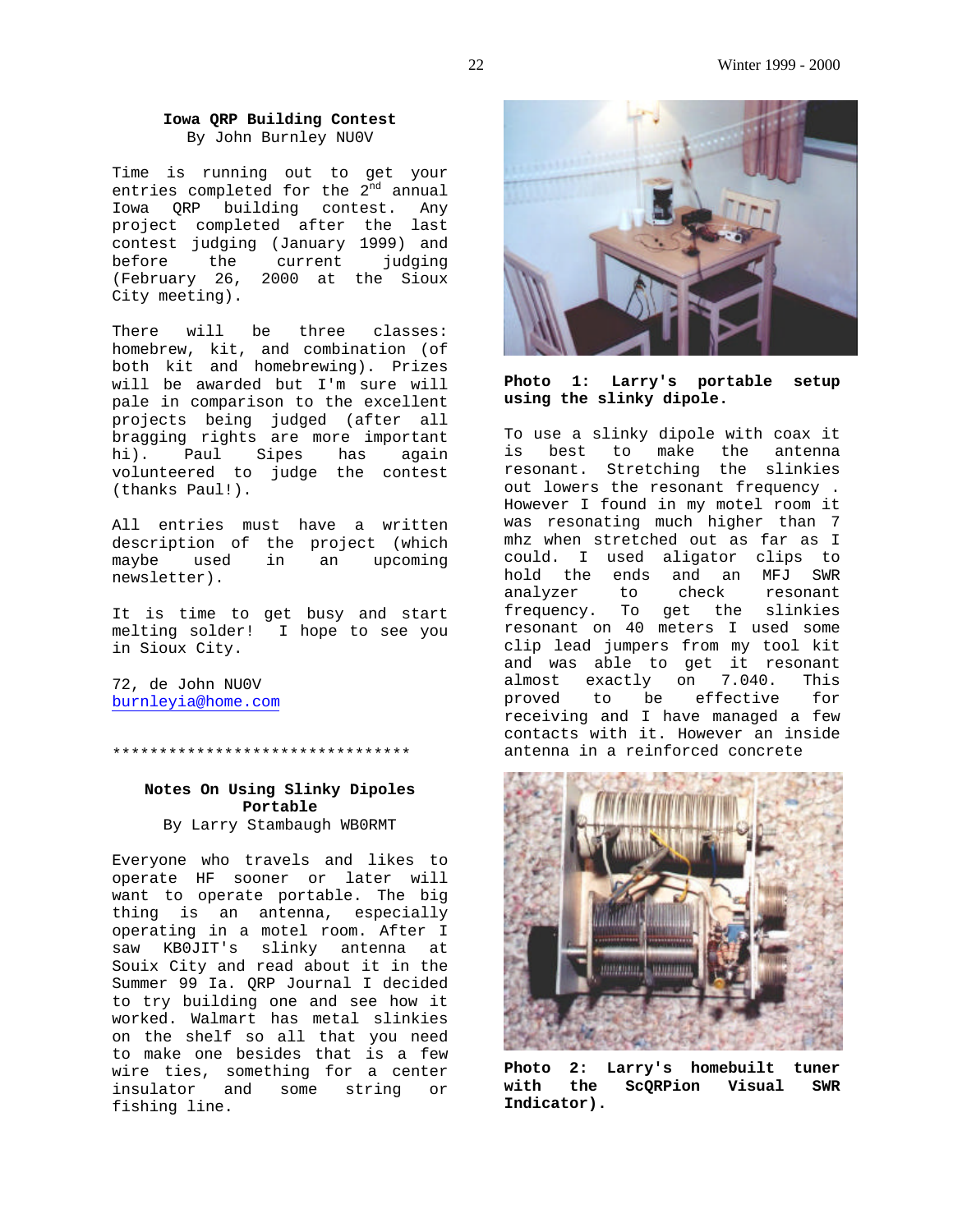building leaves a bit to be desired. Back to dreaming about an outside antenna for a motel room.

As a foot note I built a homebrew tuner long ago and decided to use it portable if I could because of its small size. The problem was it had no SWR indicator as I used it with an Argonaut 509 years ago that had one built in. The SVCI (ScQRPion Visual SWR Indicator) uses a resistive bridge and an LED to indicate a match to 50 ohms. The led dims or goes out when a match is achieved. One was built into the tuner using junk box stuff and it worked well. The Arizona QRP group has plans for it on their website.

72, de Larry WB0RMT lstamba@attglobal.net

\*\*\*\*\*\*\*\*\*\*\*\*\*\*\*\*\*\*\*\*\*\*\*\*\*\*\*\*\*\*\*\*

#### **100 mw to the English Channel** By John Stanford NN0F

It was Thanksgiving Day 1999, just before noon in Iowa. I had my Ten Tec Omni Six's wick turned down to 5 W on 12 meter CW. On 24893 kHz I heard GU3MBS on Guernsey Island, in the English Channel off the coast of France. I called in a crowd of 2 or 3 other stations and he came back to my first call. I was pretty pleased. Then Steve said I was 589. I was even more pleased.

Steve's computer showed that he and I had worked before (with me also QRP) on several other bands. He then asked me to decrease power. I went 1 W, and he said "559, go to QRPP". I went to as low as my Omni 6+ goes. He said "439 with almost solid copy". Steve then went to 5W, as low as his rig would allow, and he was still copiable here, about 459 or so. At higher power, probably 100 W, he was 589 to 599 to my ear, the Omni 6 S-meter being notoriously scotch.

I had calibrated my Omni 6+ at 5 W and 1 W. But I had never tried much lower than that. I later determined with my WM1 power meter that I was running 0.1 W output at the lowest power in my QSO with Steve.

My antenna is a 120-ft center-fed zepp, with a combination of homebred open-line and commercial ladder line. It's at 25-30 feet high. I use a link tuner built from the ARRL Handbook, designed so it loads my cf zepp on all bands, 160 m to 10 m.

72, de John NN0F stanford@iastate.edu

#### \*\*\*\*\*\*\*\*\*\*\*\*\*\*\*\*\*\*\*\*\*\*\*\*\*\*\*\*\*\*\*\*

#### **Upcoming Operating Events** By Mark Milburn KQ0I

Here are some QRP operating events that will be coming up. Turn your power down and join in...they are fun events and the people you meet will be some of the best hams on the air.

### **The 4th Annual FYBO (Freeze Your B\_\_\_\_ Off) Winter QRP Field Day**

Sponsored by the AZ ScQRPions.

\*\*\* SAFETY FIRST! PLEASE RESPECT THE WX AND YOUR OWN LIMITATIONS! \*\*\*

1400Z Feb 5 to 0200Z Feb 6 (Operate all 12 hours).

QRP HF Only. CW (5W max). Near QRP calling freqs (no WARC bands). Categories: Single Op (Home/Field), Multi Op (Home/Field), Novice/Tech+. Work stations once per band. Score 1 point per QSO.

Exchange RST, State/Province/DXCC Country, first name, power out, and temperature (Fahrenheit) at OPERATOR'S POSITION. Indoor stations must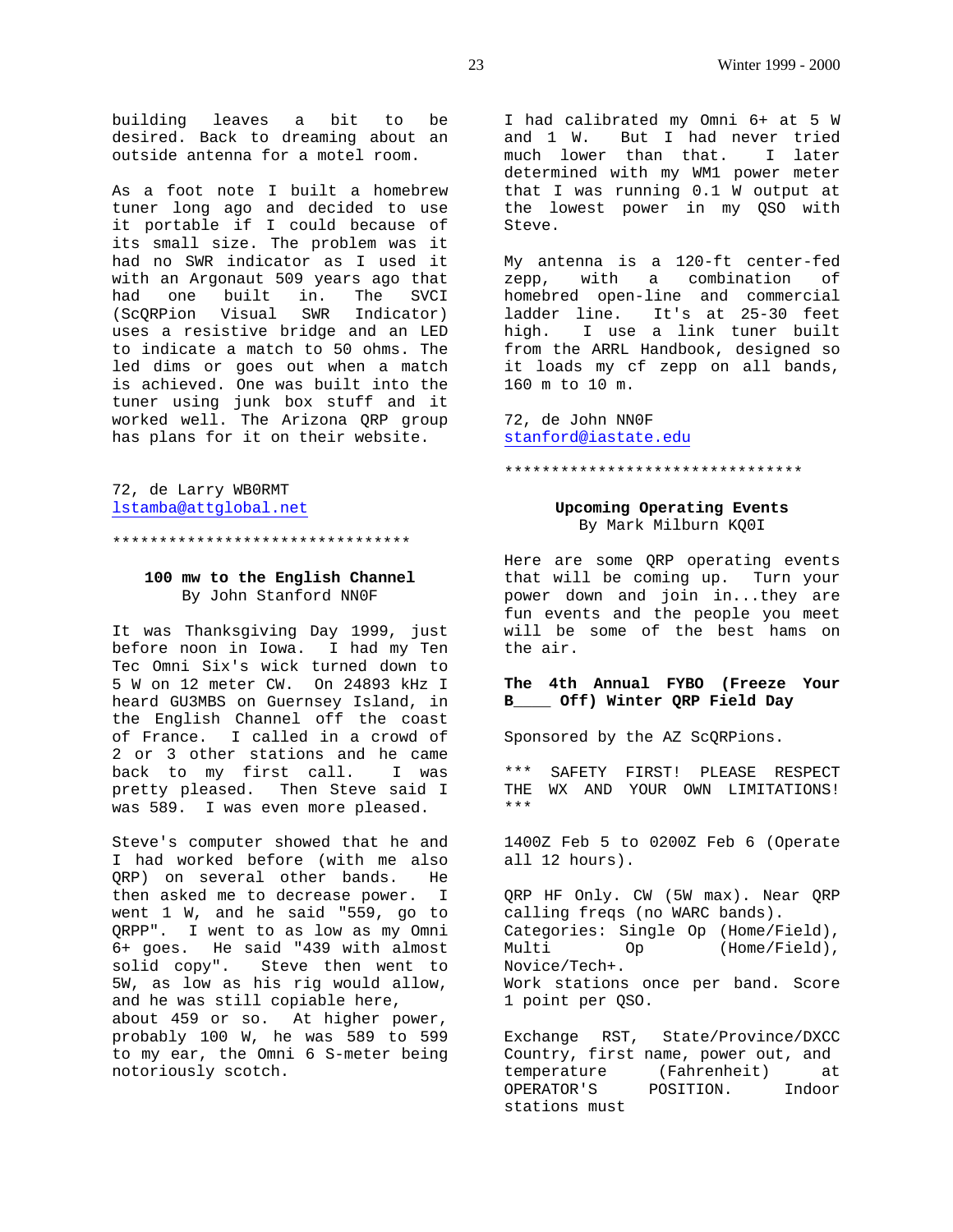report INDOOR temperature. Example: 579 AZ Frosty 2W 40F Multipliers: SPCs (each counts only once overall), Field Location: x4 (Field per ARRL FD definition), Alternative Power: x2, QRPp (less than  $1W$ ):  $x2$ , Lowest Operating Temp (at OP'S POSITION):  $65+ F = x1;$  $50-64$  F =  $x2$ ;  $40-49$  F =  $x3$ ;  $30-39$  F =  $x4$ ;  $20-29$  F =  $x5$ ; Below 20  $F = x6$ . Final Score: QSOs x SPCs x Temp Multi (x Field) (x Alt Pwr) (x QRPp). Mail logs by March 5 to: Roger Hightower (N7KT), 1265 W Kiowa Cir, Mesa, AZ 85202. Include station description, category, op(s), and max power out. For more info, send email to n7kt@earthlink.net or visit <www.extremezone.com/~ki7mn>. **Adventure Radio Society Spartan Sprint** February 7, 2000 March 6, 2000 April 3, 2000 May 1, 2000 June 5, 2000 July 3, 2000 August 7, 2000 September 4, 2000 October 2, 2000 November 6, 2000 December 4, 2000 1. Start at 9:00 PM EST, 8:00 CST, 7:00 MST and 6:00 PST. Finish at 11:00 PM EST, 10:00 CST, 9:00 MST and 8:00 PST. 2. The frequencies will be 3560 kHz+/-, 7040 kHz+/- and 14060  $kHz+/-$ .

(You may operate one, two or three bands--your choice.)

3. Exchange RST, SPC (state, province or country) and power output.

4. If you choose to call CQ, use the format "CQ SP," or "CQ SP TEST."

5. You can take credit for working the same station on a second band.

After the contest, we invite you to use our autolog, which is part of the ARS Sojourner. Just go to www.natworld.com/ars and follow the link for "Direct access to autologs". Or you can speed things up by going directly to the Spartan Sprint autolog page at www.natworld.com/ars/ss\_log.html.

If you don't have access to the web, send Russ Carpenter, AA7QU, an e-mail with your total QSOs and the total weight of your station (i.e. the combined weight of all transmitters, receivers, keys, keyers and batteries used during the Sprint). You may also include your comments from the soapbox. Russ' email address is russ@natworld.com.

We publish results for each Spartan Sprint on the Thursday following the Sprint. This may be the world's quickest contest reporting! Please send us your log as soon as possible, but in no event later than Wednesday afternoon.

**Winter Fireside SSB Sprint 2000** 2000Z - 2400Z

Rules

 Work station once per band. Categories All-band Single band High bands Low bands Multi-Op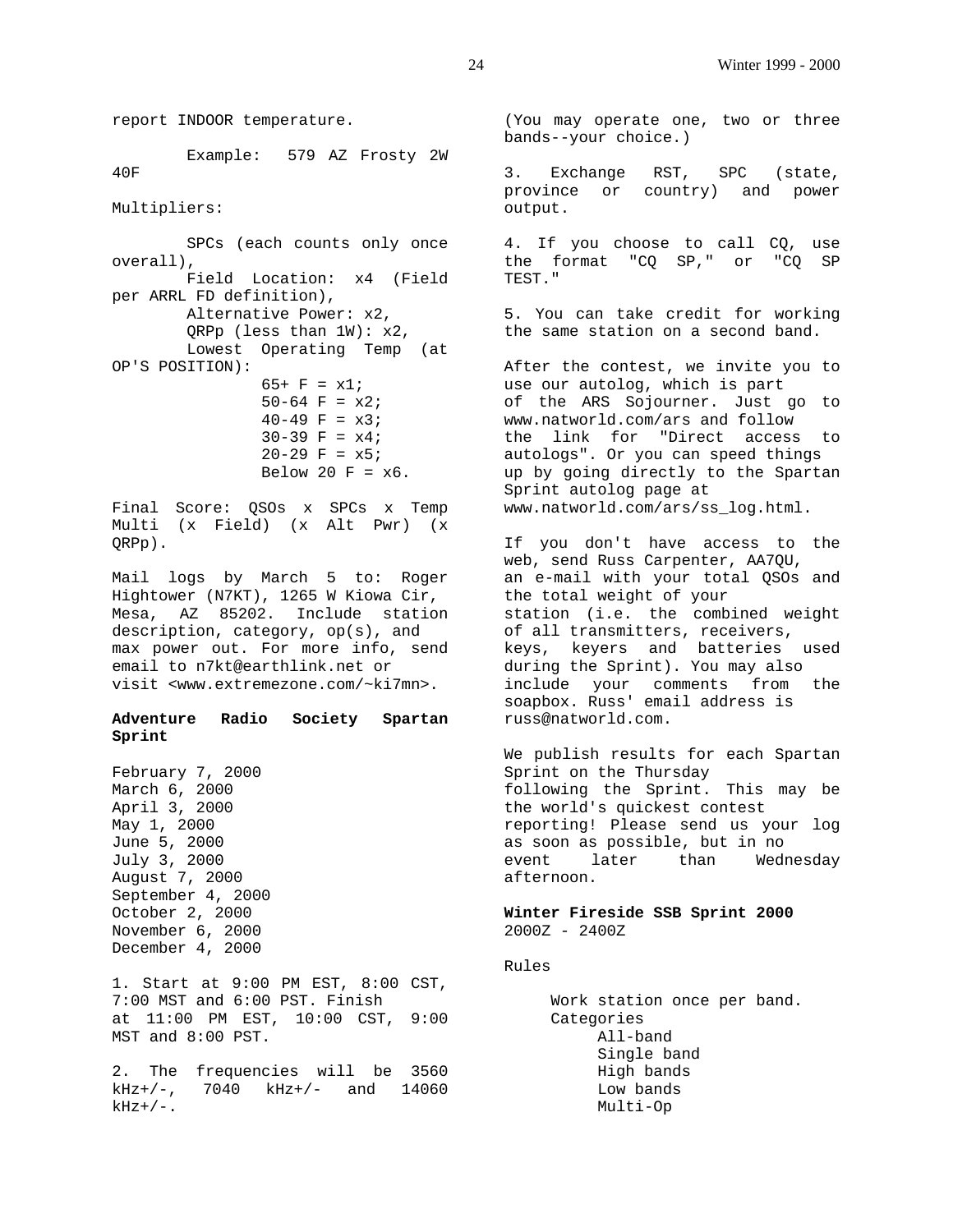DX Exchange RS S/P/C ARCI number (non-members send power) QSO Points Member = 5 pts Non-member different continent = 4 pts. Non-member same continent  $= 2$  pts Multipliers S/P/C total for all bands S/P/C's count once per band Power >5W = X1  $1-5W = X7$  250mW - 1W = X10  $<$  250mW =  $x15$  Final Score QSO points X total SPCs X Power Multi Suggested Frequencies (kHz) 3865 7285 14285 21385 28385 Use the ASCII Form for help scoring your log. Use the on-line reporting form to send your score and soapbox comments.

Send QRP ARCI contest entries within 30 days of contest date to: Randy Foltz, K7TQ ATTN: Fireside SSB 809 Leith St, Moscow, ID 83843, or email ASCII-text entries to <rfoltz@turbonet.com>

Enjoy....

72, de Mark KQ0I

\*\*\*\*\*\*\*\*\*\*\*\*\*\*\*\*\*\*\*\*\*\*\*\*\*\*\*\*\*\*\*\*

**N0MF's Shocking Introduction To Electronics** By Mike Fitzgibbon N0MF

(Editors note: Mike is well know for his technical abilities but here is a chance for you to see the lighter side of Mike hi).

Grandpa's garage was always an interesting place to visit. He was what you might call a "collector". After a stint at the beginning of the century in the Dakotas as a freight driver, he returned home to Iowa and settled down to work for the local county's highway department, mowing the roadside grass in summer and running a snowplow in winter. While doing these duties he would often come upon objects along the roadside which had been lost or discarded from passing vehicles. If he could envision any use, or even any possibility of use, he would carry these things home and store them in the back of his garage. After a number of years and many roadside miles, it was quite a collection.

One of these objects, which I discovered on one of my frequent forays through this magnificent assembly, has become the focal point for an event that has never been forgotten by the family. It has long since become some sort of saga that must be too-often recited at family gatherings and such, and the recollection of it invariably makes me feel a little uneasy, even now, some thirty-five years later. One lazy afternoon while rummaging through this menagerie of metal and wood I came upon a device which immediately seized my attention. It was a rusted-red shoebox-sized enclosure upon which sprouted and large evil-looking white porcelaininsulated terminal, an ambercolored protruding egg-shaped "eye", and two insulated wires, one a faded red and the other black, each ending in a large rusty clawstyle clip. It looked as though it could very well serve as a prop in some black-and-white Frankenstein movie. I was captivated.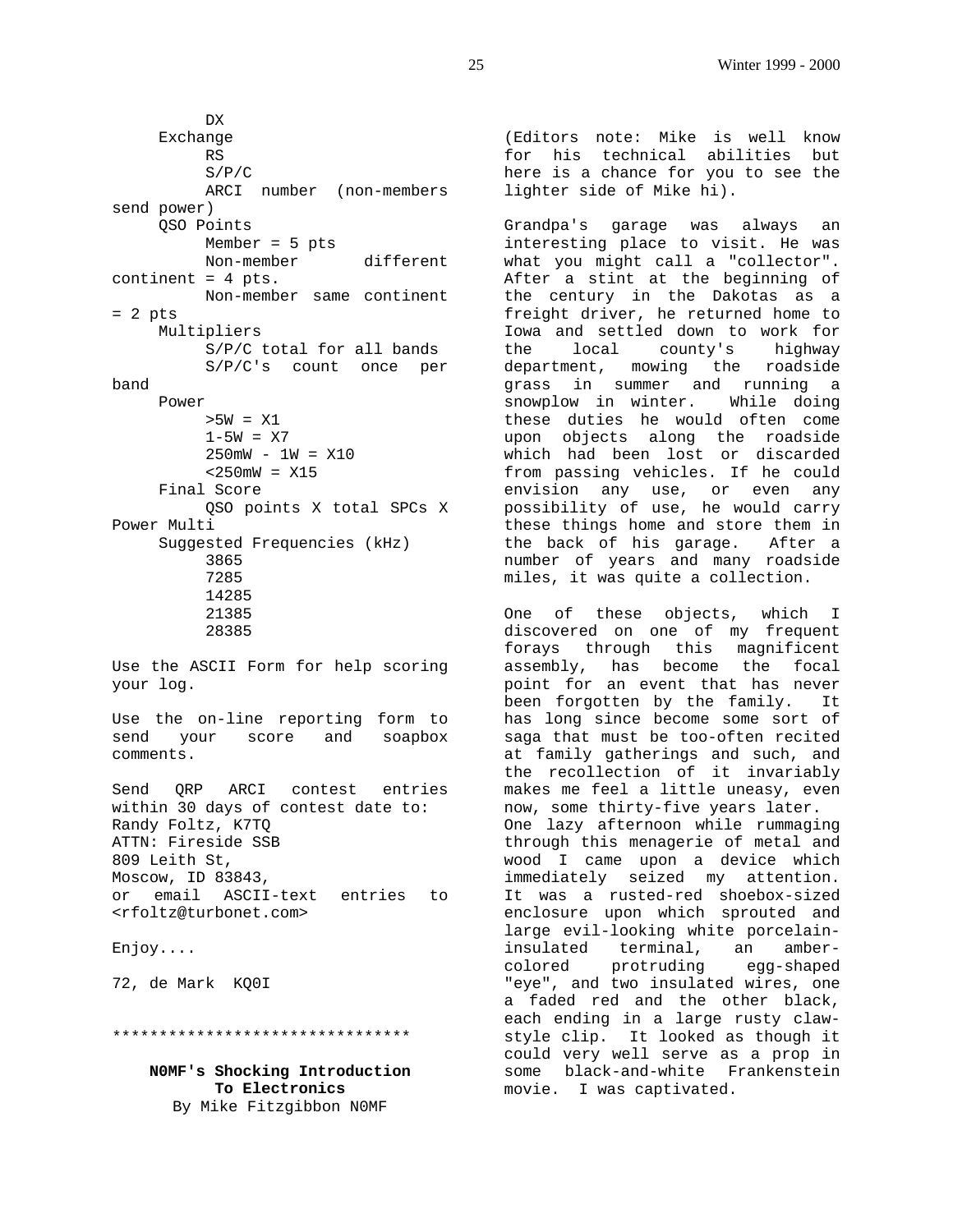When grandpa returned from work that evening I pulled the contraption out of the garage and asked him if I could have it? He shrugged, and not giving it a second thought, nodded yes, undoubtedly assuming it would simply end up as a pile of mangled metal, as the great majority of things did after my usual investigations.

I drug the thing over to my workshop, the old empty chicken coop which leaned slightly against the old pin oak at the back corner of the garden, and mused upon my new acquisition. I wasn't sure what it was, but somehow, slowly, after an examination of the internals, the concept that this must be an old fence-charger began to emerge. The storm clouds were invisibly beginning to gather just over the horizon.

A few days, or even possibly a few weeks later, after watching an old drama on TV portraying the sparkand-smoke-laden electrocution of some poor soul, a great idea popped into my little head... I was somewhat acquainted with electric "fencers". My dad used one to keep the cattle contained when he turned them out into the cornfield after the harvest. I knew that the jolt from such a device was, although moderately painful, never severely injurious or fatal, even to humans... I could make a "fake" electric chair!

The work soon commenced in my chicken coop workshop. An old ragged aluminum-framed lawn chair with nylon webbing would serve as the platform. I pounded down the sharp edge of a three-pound tin coffee can lid, made a hole in it and connected a long piece of wire. The flattened lid was positioned in between the seat webbing. This was to serve as the "center electrode". I also scrounged-up a discarded 12 volt car battery for the power source. When I connected the red

and black wires to the battery the charger immediately started "ticking" and the big yellow light ominously flashed in unison with this sound. The smell of success was ripe in the air! It was, however, some time later that I realized the 12 volt battery was rather an unfortunate choice, for this ancient apparatus was most certainly designed to operate on but six volts.

Just as I was about to position the chair outside the coop in the shade of the oak, a figure appeared in the doorway. It was Curtis, a neighborhood kid, with whom I frequently played. I quickly realized he would make a passable assistant, and, if necessary, and excellent scapegoat.

I figured grandpa, who was working in the garden, would make a good first test subject. Heck, he chewed big gobs of tobacco, held firecrackers in his fingertips and let them go off, and didn't let very much at all get under his skin. He would most likely think it was a great "joke", even if it was on him!

I called him over and told him to sit in the chair because I had a big surprise for him. He did as I asked, settling into the chair with a bit of amusement and curiosity. I nodded to Curtis, who was positioned just around the edge of the doorway with the battery and he "threw the switch", so to speak...

Nothing happened. Grandpa just sat there waiting and wondering. He didn't jump. He didn't even budge. Realizing that we were experiencing equipment failure after Curtis stuck his head from the doorway and shrugged his shoulders, I made up some excuse and told grandpa that he would have to wait a little while longer for his surprise.

We went back to the drawing board. Recalling all I knew about fence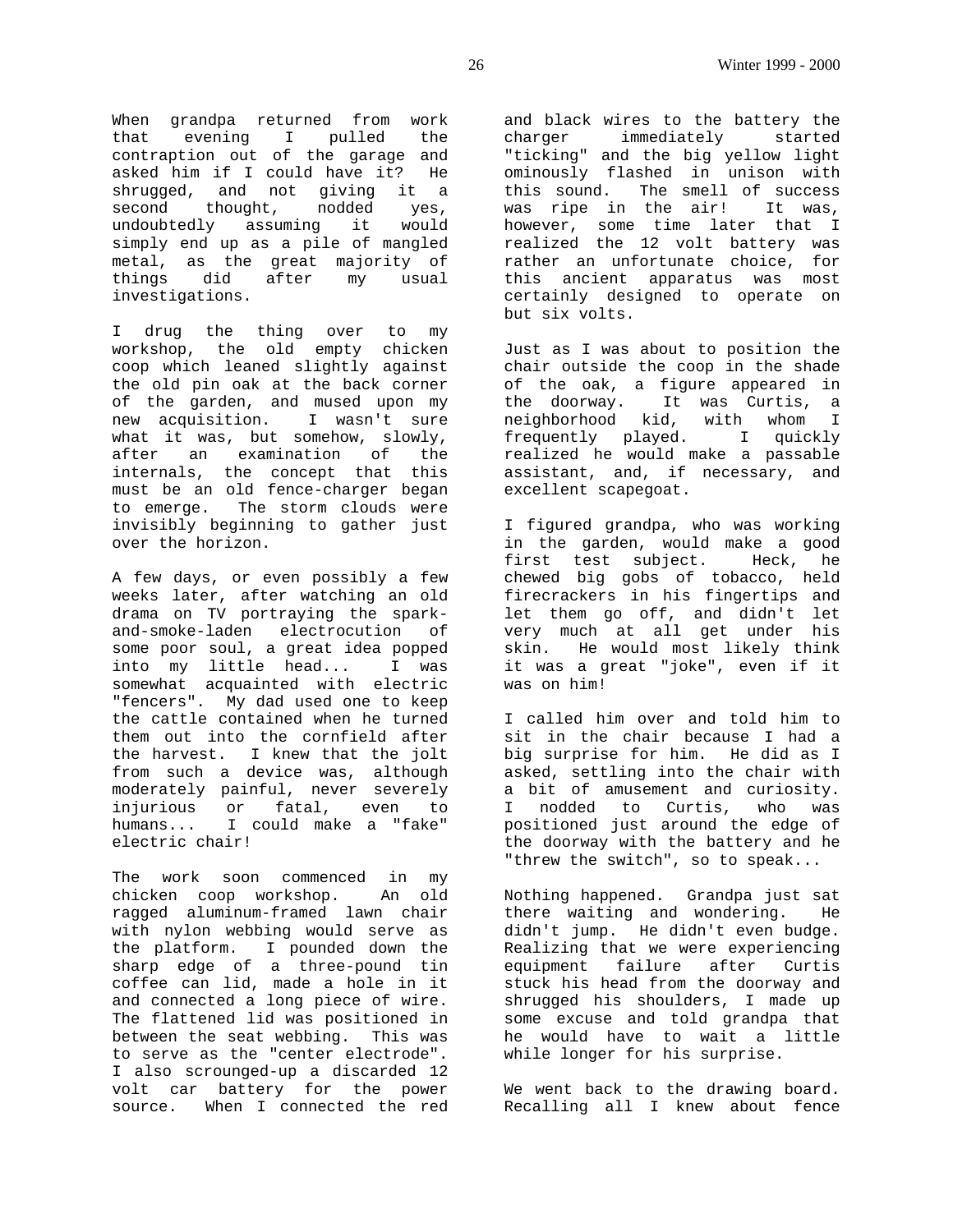chargers, it occurred to me that we probably needed to complete the circuit somehow and connect that unused terminal on the side of the box to a ground rod, just like dad did with the charger in the field. This was a rather grand concept for me at the time, but it did come to me after a few minutes. Since we didn't have a ground rod, I figured we could try it this time by connecting the ground wire to the metal leg of the chair, so we did. Now we could continue the experiment. Unfortunately, Gramps had gone elsewhere and we had no test subject available. With enthusiasm running in the red zone I decided to find another unsuspecting volunteer.

Grandpa did not live alone. In addition to my grandmother, my grandmother's sister, Great Aunt May, lived with them. She had moved in a few years earlier after her husband had passed away, and was just like an additional third grandmother to me. I believe that Grandpa was less appreciative of her presence though, for he now had the opinions of two women to confront. I just called her Aunt May, because Grandma said I didn't need to remind her that she was great.

I went into the house, poured a glass of lemonade from a pitcher in fridge, and took it outside to the execution position and placed it on a small table next to the chair. I then went back into the house and asked Aunt May to come out, and told her that I had a nice cool drink for her in the shade under the tree.

I think that she must have been touched by my sudden unwarranted attention and generosity. She gladly accepted the invitation and followed me out into the back yard. She sat down and smiled sweetly at me, certainly realizing what a fine young lad was I... I smiled back and handed her the glass. Then,

with a step backward, I nodded slowly to Curtis.

At this point you must allow me to digress for a moment, for it must be said that Aunt May was always, at least up to that moment, a very good-natured and pleasant woman. It was certainly the thoughtless trauma which I inflicted upon her in the next moment which caused the tremendous, albeit temporary, change in her attitude toward me. I must give her credit where it is due.

Anyway, Curtis threw the switch, just as she was taking the first swig of lemonade. She blinked violently and wrenched her eyes up at me, obviously horribly startled. Her left arm was resting on the armrest, and it most certainly made good contact. She very visibly jerked on the next charge, and rose in the air slightly. The glass, which was had been held in her right hand, was flung skyward. When I reflect back upon the even, it was probably not a good idea to use the "center electrode".

She screamed. Well, actually she let out a howl like a small dog that had just been dipped and held in boiling oil. She bounced up and down a couple of times, trying to get out, but every time she tried to propel herself from the chair by pushing off from the armrests she was, no doubt, shocked even more intensely. She was getting a lot more excited than even the time that my pet raccoon tried to crawl up her leg because he wanted to play.

Very quickly I realized that this was probably not good. It was working far better than I had expected, or hoped. Too much better. It didn't take Curtis long to realize that ALL THAT SCREAMING was highly undesirable. He bolted from the chicken coop door and disappeared through the back gate. I didn't see him until